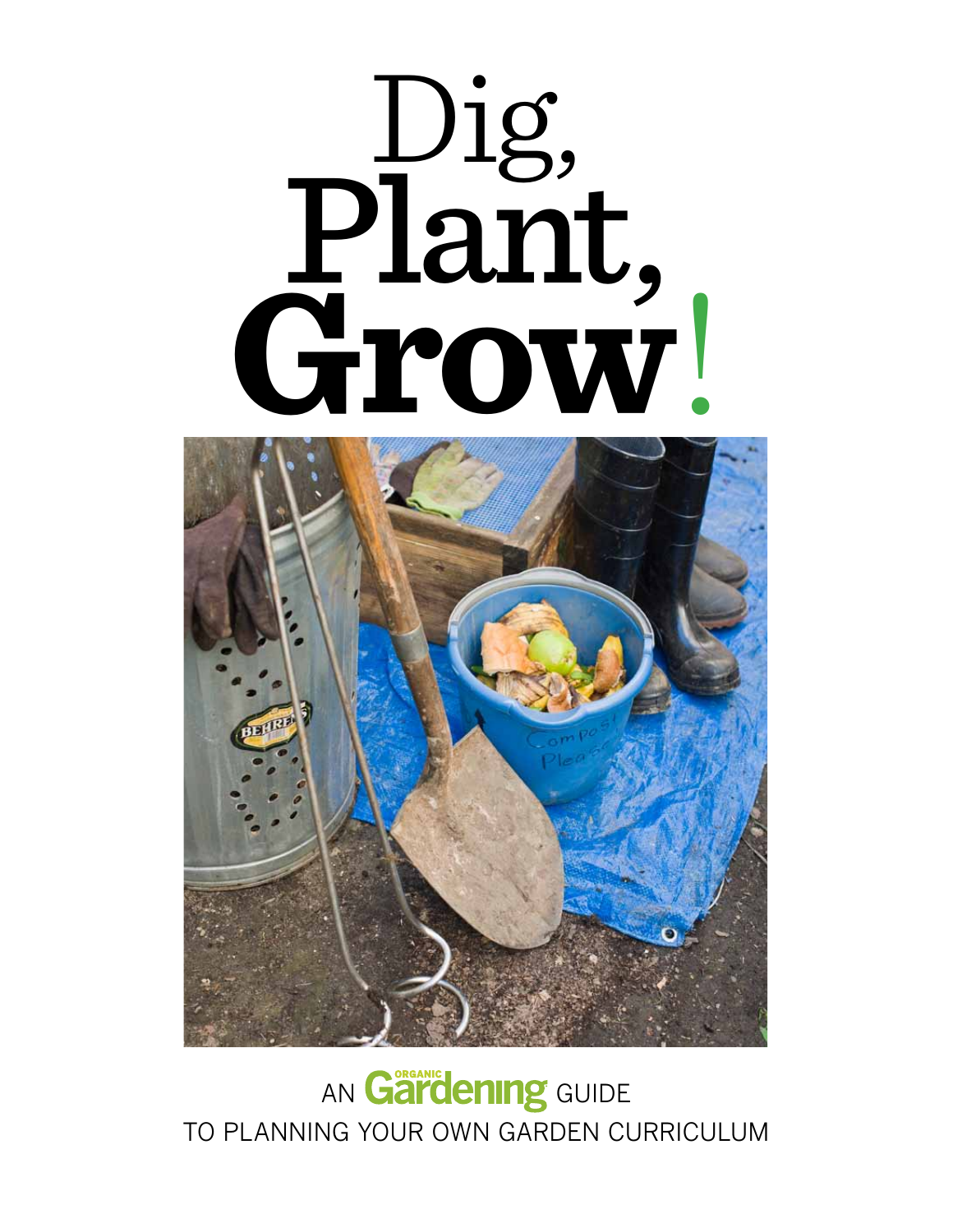### Dig, Plant, **Grow**! A Guide to Planning Your Own Garden Curriculum

*Organic Gardening*'s mission is to "live lightly from the ground up." This is especially relevant as the possible threats of climate change and the detriments of unhealthy eating, on both the planet and its people, are at the forefront of current media coverage. Many across the world would agree that the challenges of our planet's ecological situation demand that we find ways to "live lightly" and take action toward a more environmentally minded future.

When J.I. Rodale began *Organic Farming and Gardening* magazine (now *Organic Gardening*) in 1942, he did so with an awareness that heightened use of chemicals in agriculture was already a problem. Today, America's mistreatment of our soil has reached far deeper than J.I. Rodale could have anticipated back then. Damaged soil has led to an increased reliance on chemicals in food production, the grocery-store shelves are packed with ingredients that come more from laboratories than gardens, and diet-related illnesses are on the rise. "Living lightly from the ground up"—and restoring the food system that will support generations to come—is of critical importance.

Yet building a sustainable agricultural future cannot be simply through the soil alone. We need to start with the people "from the ground up," too, and build a community of future leaders who are educated about what it takes to maintain a sustainable environment.

In this curriculum guide, "Dig, Plant, Grow!" we offer some ideas to plant the seeds of garden-based education. Whether used by parents for adventures in at-home gardening or by teachers building a classroom garden, we hope that these ideas will inspire you to bring an understanding of gardening and food systems to the young people who can in turn build a sustainable future "from the ground up."

In each section below are ideas for how to integrate these topics into your curriculum, including:

- » **An introduction section featuring background information on the topic**
- » **An "In the Classroom" section, including a featured lesson plan and ideas for bringing the topic to life in your own curriculum plans**
- » **A section of hands-on garden learning ideas to make the garden your classroom**
- » **A "Classroom Library List" of youth resources for further reading on related topics**

While these lessons offer ways to integrate gardening into your teaching, don't forget: The best way to teach gardening is to *garden*! By engaging students in planning, planting, and harvesting, you'll be enriching them with amazing lessons to help them grow!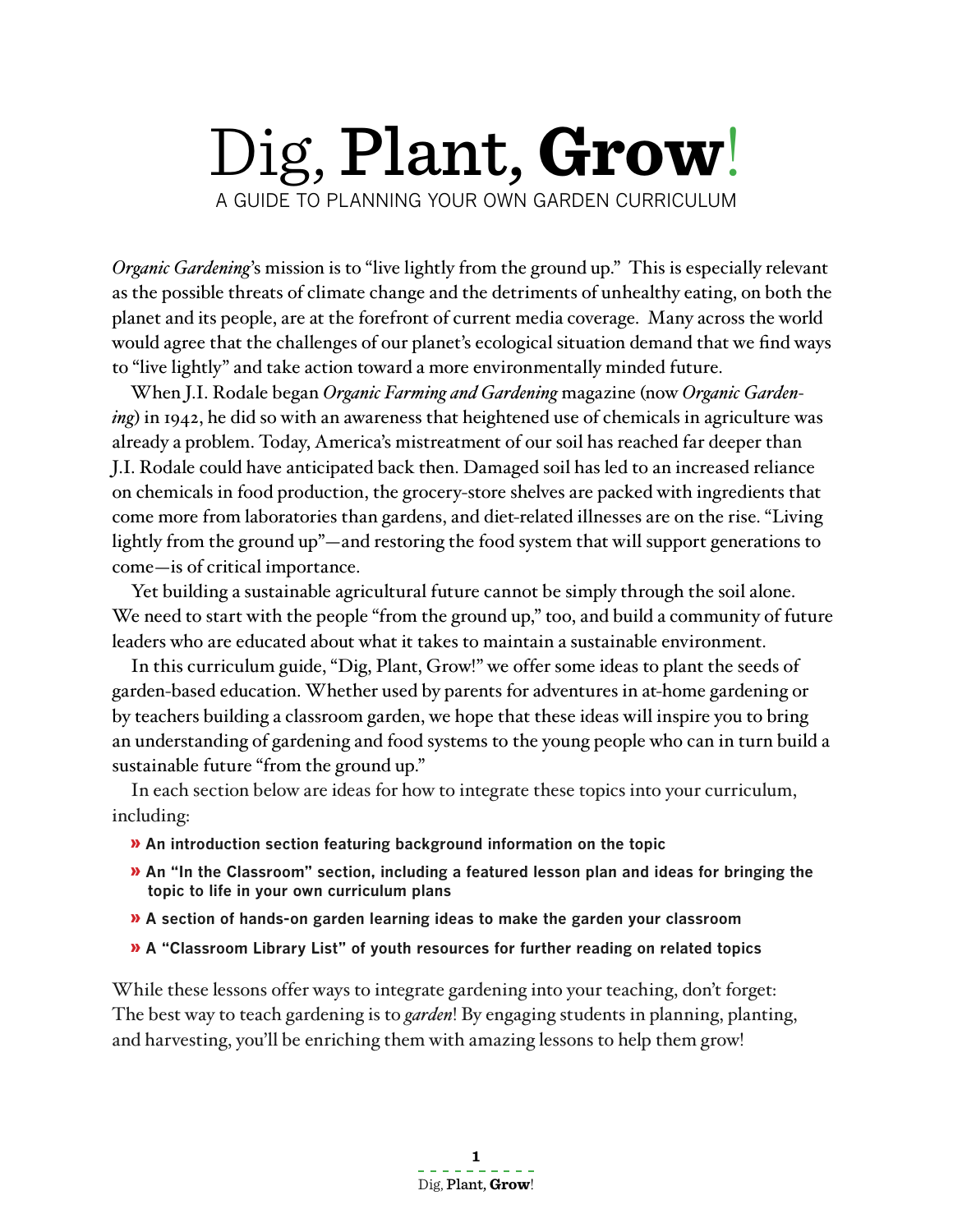# Topics:

Introduction **1**

### SOIL

Examining what goes on below the ground **3**

**Dig In 5 In the Classroom 9**

### **SEEDS**

Where it all begins **11**

**Sowing Your Seeds 13**

**In the Classroom 15**

PLANTS Growing up **17**

**Getting Those Plants to Grow 20**

**In the Classroom 23**

### FLOWERS AND FRUITS

WHAT WE'VE ALL BEEN WAITING FOR! 25

### **Maximizing Your Harvest 27 In the Classroom 30**

Bibliography **32**

**2** Dig, Plant, **Grow**!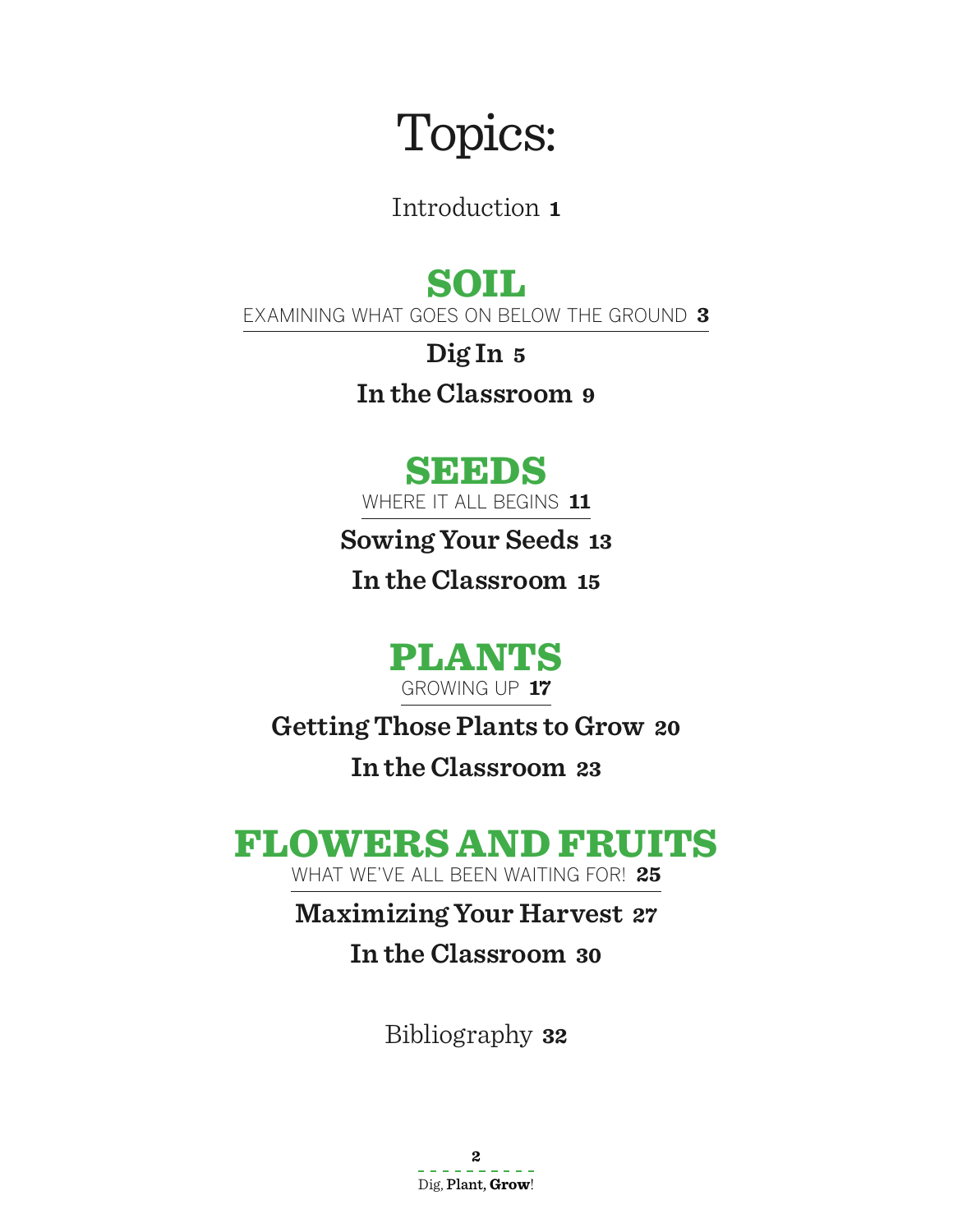### SOIL Examining what goes on below the ground

As you walk through the park or across your yard, look down! What are you walking on? It may look like ordinary grass or dirt, but underneath the ground we walk on is the realm of soil—a part of the earth teeming with organisms that work together to create a fertile place for plants to grow. Home to abundant communities of worms, beetles, and mites, crisscrossed by roots big and small, the realm of soil is where our gardening adventure begins.

Soil is created by the continuous process of erosion, during which the actions of wind, water, ice, and waves break down rocks and minerals into a finer material that serves as the core substance of our soil. Added to this rocky material is organic matter, which originates from the decomposition of animals and plants. Organisms living in the soil, such as earthworms, fungus, and bacteria, feed on this organic matter to help further decay and recycle important nutrients. What results may not look like anything special, but it is more valuable to life on earth than even the prettiest diamond or gold.

Although we often think of soil as brown dirt, soil quality varies widely in character. For example, humus is a dark coffee-colored fertile soil found in the topsoil layer. It is rich in organic matter and high in moisture, making it ideal for planting. Sandy soil, on the other hand, is lighter brown in color. While it drains easily and warms up quickly, it does not hold moisture well, is low in nutrients, and is susceptible to water and wind erosion. The five factors influencing a soil's "character" are parent material, topography, time, climate, and the diversity of organisms present. It is these soil characteristics that ultimately determine the productivity and diversity of plant species growing in your garden.

Most plants begin their lives in soil, and this soil will continue to support them as they grow. Plants need soil to anchor their roots firmly in the earth so that they don't blow away in the wind. In addition, the microbiological activity within the soil provides the nutrients and water growing plants need to survive.

Beginning with the very first agricultural societies, gardeners learned how to improve soil quality to ensure optimal plant growth. The most common efforts revolve around adding minerals to nutrient-poor soil and breaking up the earth to allow for aeration. One of the most effective and popular methods of improving soil's nutrient content is by adding compost. Compost is created by controlling and optimizing the conditions under which biological decomposition occurs. Made of organic matter that has been expertly decomposed, compost is especially rich in nutrients and moisture.

Although the process of creating compost may seem like a science, it is easy to do at home! Composting consists of taking organic waste from your garden or kitchen, placing it in conditions conducive for decomposition, and then watching and waiting as the waste turns into a precious nutrient-rich soil amendment. The basic recipe for compost involves a mix of carbon-rich "brown" material, such as dried leaves, hay, wood shavings, and even paper, plus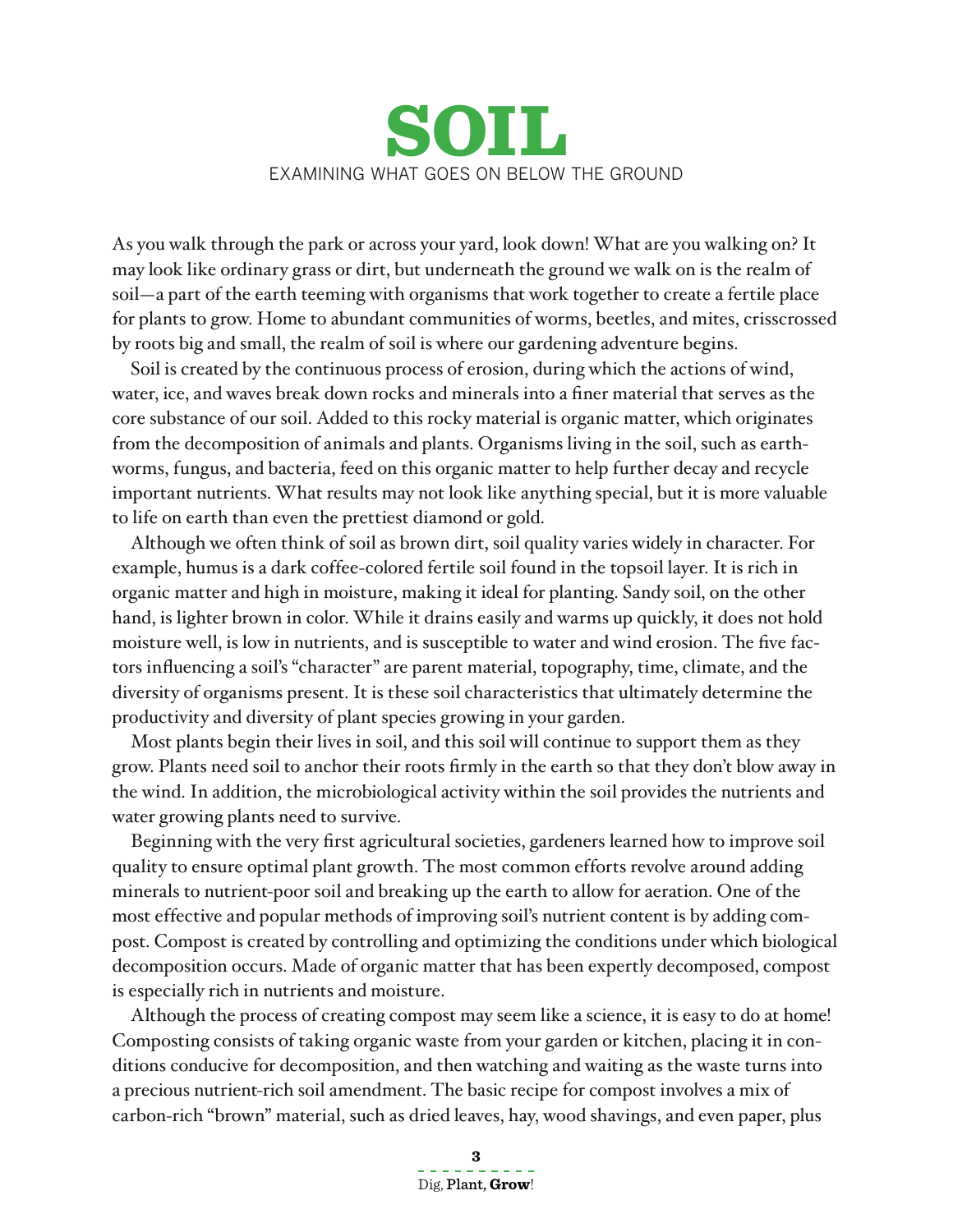nitrogen-rich "green" material, such as grass clippings, fruit and vegetable scraps, eggshells, and coffee grounds, plus oxygen (achieved through turning and aerating the compost pile) and water. It is often recommended that compost be created with a ratio of 20 to 30 parts carbon to 1 part nitrogen, so start saving those browns! As the compost recipe comes together, microorganisms will get to work, too, heating up the pile and breaking down the organic material.

With a little research, you can find the perfect compost setup for your individual situation. Need an outdoor compost bin system? **Build your own!** Have a small indoor space in which to compost? **Try vermicomposting!** Check out the *Organic Gardening Beginner's Guide to Compost* for more details on concocting the perfect compost pile.

**http://www.organicgardening.com/learn-and-grow/compost-ingredients http://www.organicgardening.com/learn-and-grow/ultimate-compost-bin http://www.organicgardening.com/learn-and-grow/understanding-earthworms http://www.organicgardening.com/learn-and-grow/composting-101**

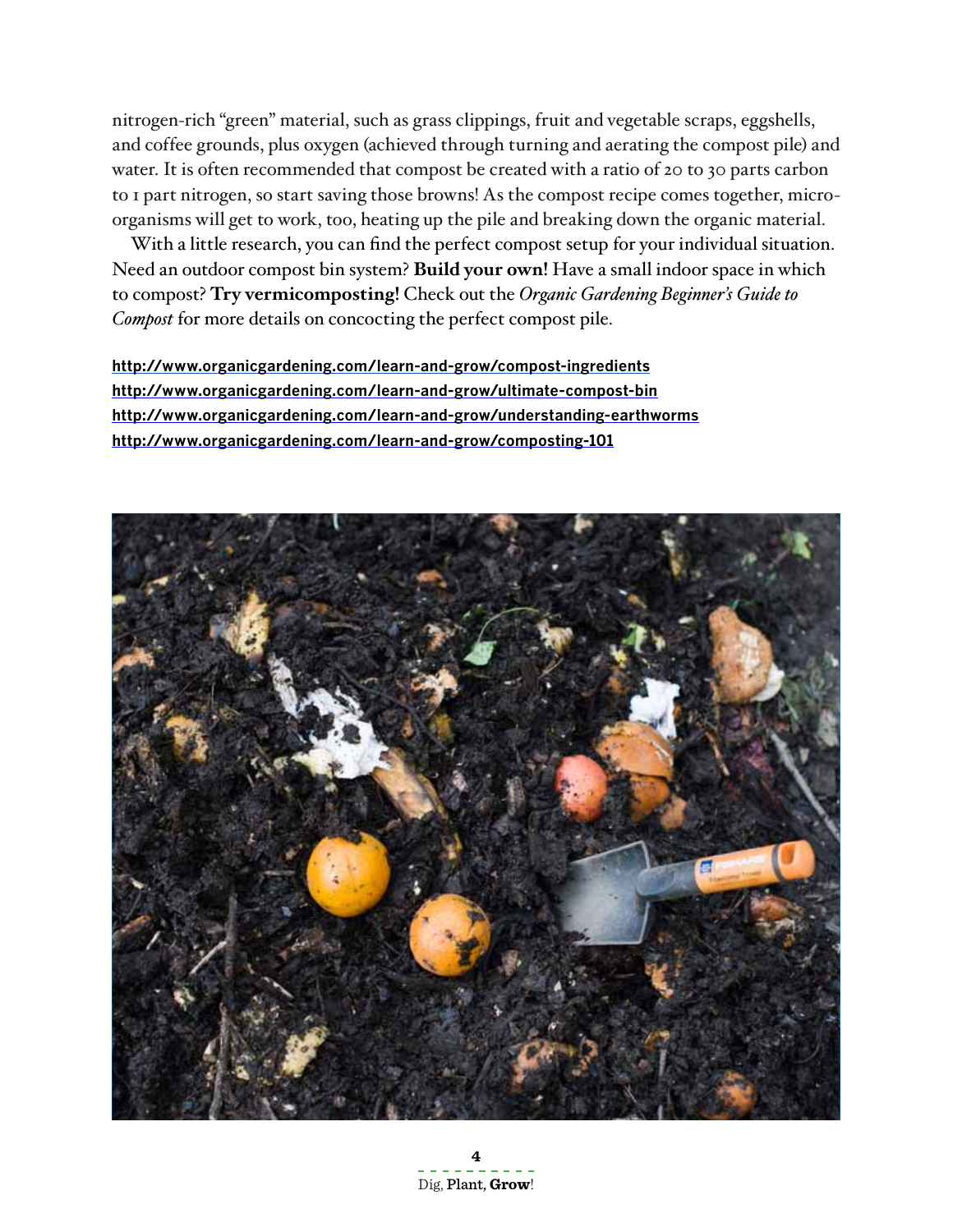### **Dig In:** Hands-on garden learning ideas

#### Soil Test

Start with a soil test to help students understand that soil contains nutrients that feed growing plants and help them thrive. When we eat vegetables and fruits from our gardens, we are in turn consuming the vitamins that the plants absorbed from the soil. Therefore, healthy soil not only means healthy plants but healthy people, too! Look at some example soil-test results with your students and see which nutrients they recognize from their daily vitamin bottle.

Collecting soil samples is an opportunity to put the scientific process to work in a realworld application. Most soil tests require mixing samples from 4 to 10 different locations throughout a garden space to get a representative soil sample to send to a laboratory for analysis. Soil samples should be taken from a depth of at least 6 to 8 inches below the soil surface. For older students, have a conversation on why multiple sample spots lead to the most representative sample and the importance of sample depth. This is a perfect example of how your garden can be used as a tool to investigate practical applications of classroom science content. Once you have received your test results, invite students to explore their meaning. How healthy is your soil? Check out these *Organic Gardening* resources for helpful hints on interpreting soil test results.

**pH: http://www.organicgardening.com/learn-and-grow/soil-chemistry More pH: http://www.organicgardening.com/learn-and-grow/understanding-ph**

#### Compost, compost, compost

Compost piles vary in size, location, and type, so find the one that best fits your garden needs. Compost can be made in vessels—from trash cans with holes punched in the sides to highend compost tumblers—or can simply take the form of a giant pile in a corner of your garden. Even the classroom or your kitchen can become a location for thriving compost in the form of a worm bin. Explore options for compost setup and find one that best suits your garden needs. Start small and grow your compost capacity as your garden develops.

Whatever method you choose, compost provides both an incredible source of nutrients for your soil and hands-on understanding of the decomposition process for your students. Like any process in the garden, you can fine-tune your compost skills through trial and error and learn from your mistakes, right alongside your students. Soon, you'll be adjusting your carbon–nitrogen ratio based on the smell of your pile and seeing first-hand which materials break down fastest. Add to this a math discussion of surface area as you learn the value of cutting up organic matter for faster breakdown or a graphing activity to chart the weight of food waste kept out of landfills. You will quickly find that compost is not just for gardeners.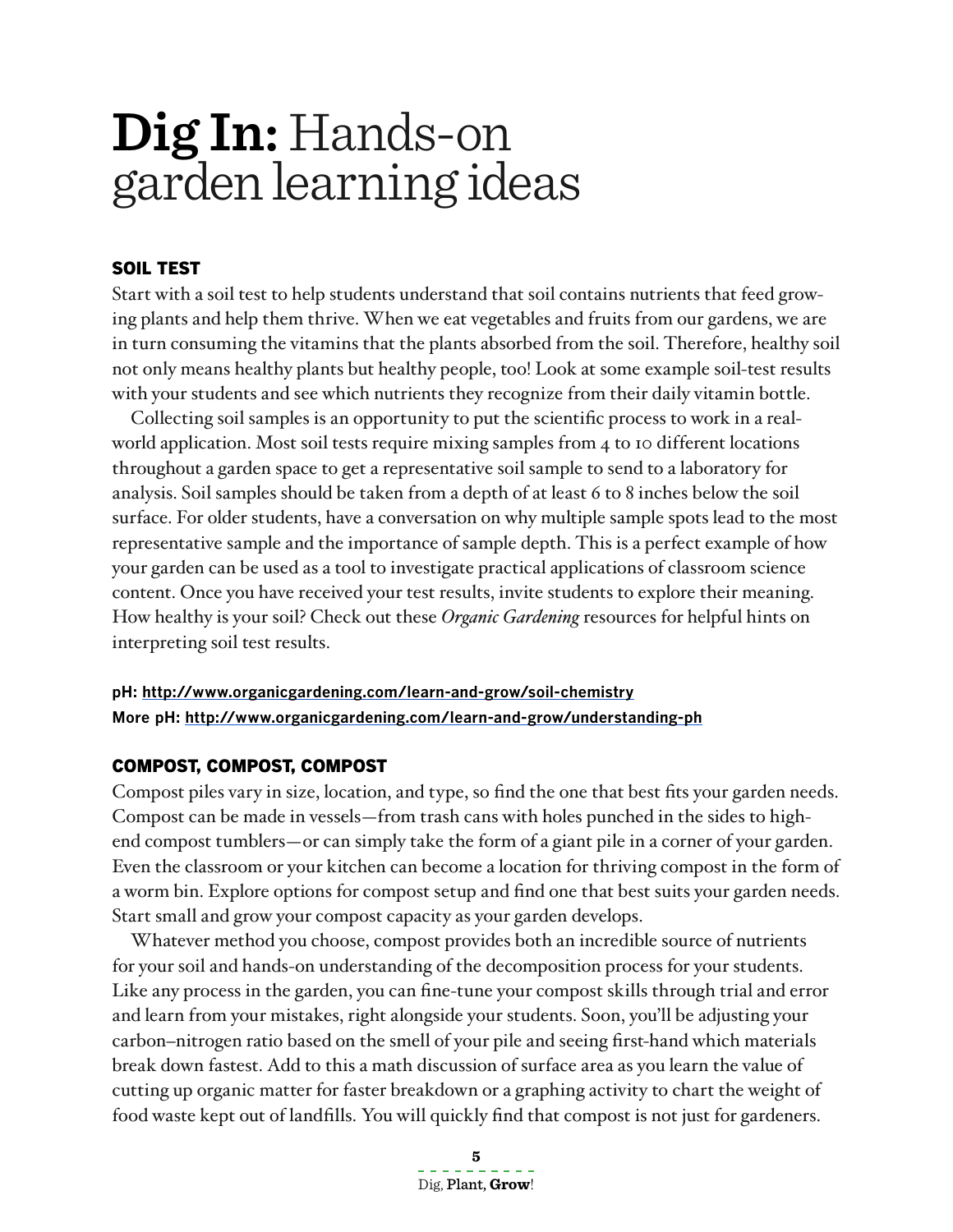Once you've become a compost master, invite your students to design experiments around the compost pile, too. Consider these questions to spur experimental design:

- » **Does pile size affect temperature of a compost pile? Does temperature affect the rate of decomposition? Try this out by building parallel piles of different sizes and monitoring temperature while observing the decomposition process.**
- » **Does moisture affect the rate of decomposition? Try treating different piles with different amounts of water on a regular basis and observe the differences.**
- » **Which "browns" break down the fastest? Try experimenting with different types of browns, like leaves, twigs, hay, sawdust, and paper.**
- » **How does turning a pile affect the rate of decomposition? Invite students to create a varied turning schedule and see the effects of more- or less-frequent compost turning.**
- » **Who is helping decomposition? Invite students to observe compost with the naked eye and see what organisms are present. Add a microscope to dig even deeper! This can be varied in scope and procedure depending on the age of your students.**

**http://www.organicgardening.com/learn-and-grow/composting-101 http://www.organicgardening.com/learn-and-grow/how-build-compost-pile http://www.organicgardening.com/learn-and-grow/5-easy-steps-fast-compost http://www.organicgardening.com/learn-and-grow/compost-questions**

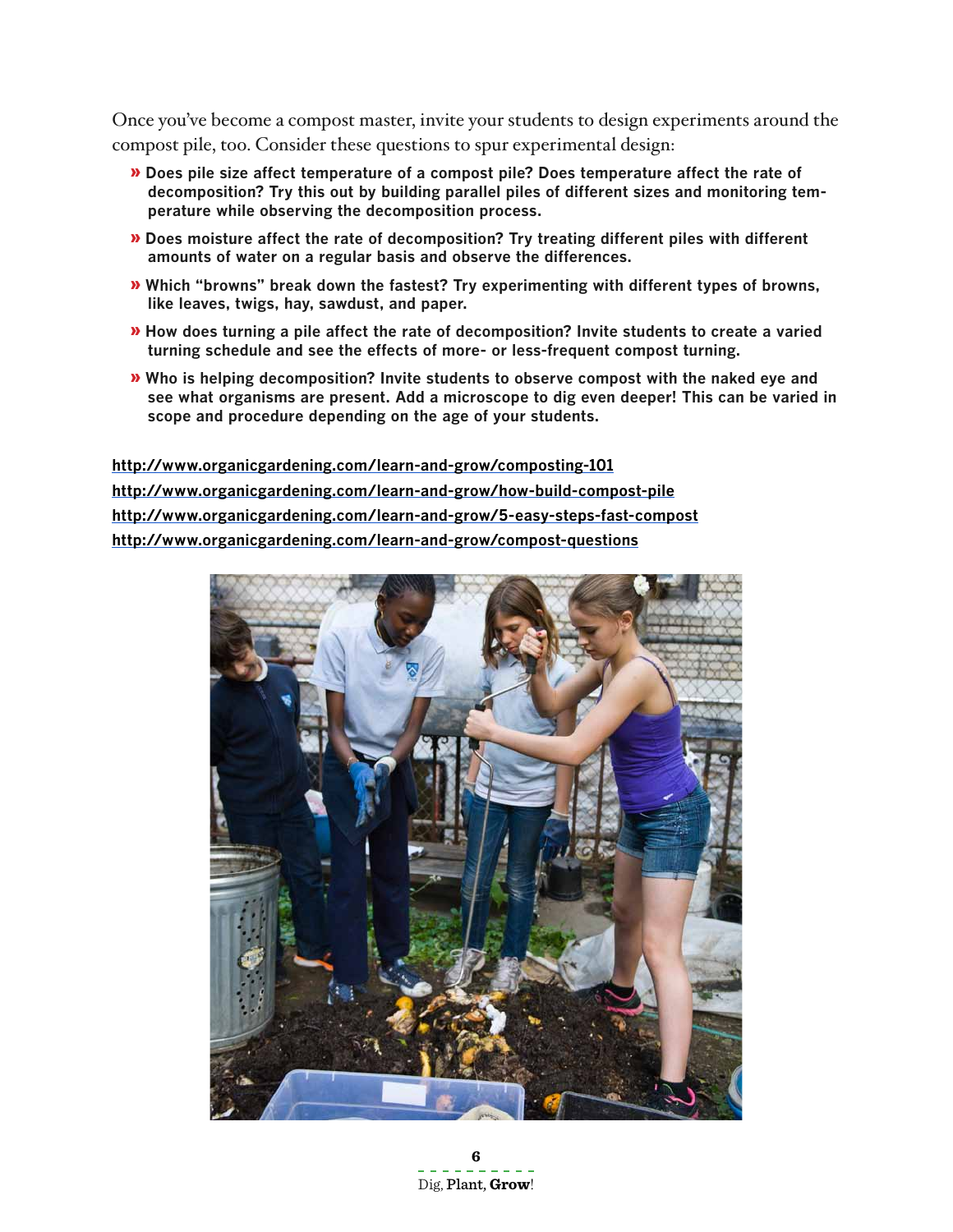#### SOIL TEXTURE

An important quality of your garden's soil is its texture, which refers to the size of the particles present. Sandy soils have the largest particles, silt soils have medium size, and clay soils have the finest. The best soil for your garden is one that is comprised mostly of silt particles, which best enable the soil to "breathe" and preserve moisture. Sandy soils are coarse and do not retain moisture well, while clay soils are very dense and soggy, preventing healthy plant growth.

A quick, kid-friendly way to assess your garden's soil texture is through a squeeze test. Take a handful of soil from your garden, add a few drops of water, and squeeze the soil. Sandy soils will break apart immediately, crumbling in your hand. Soils with a large silt content will not break apart but will easily clump into a ball. Clay soils, on the other hand, will change shape only with difficulty and will not beak apart. Check out this *Organic Gardening* article for a more in-depth process for assessing your soil's texture and inspiration for your soil texture lessons.

#### **http://www.organicgardening.com/learn-and-grow/evaluating-soil-texture**

#### Worms count!

Earthworms are every gardener's best friend. These little creatures play a very important role in keeping your garden's soil healthy. As worms burrow through the soil, they loosen the soil to enable better oxygen and water access and liberate vital nutrients needed for plant growth. Additionally, worm casts (their soil-like excretions) are incredibly rich in nutrients and bacteria that further enhance soil fertility. Every year, an average of 15 tons



of soil per acre goes through an earthworm's body! The number of worms in your soil can be a very good barometer of soil health and biological activity. A great activity to do with your students is to conduct a "worm census." As inspired by *Start with the Soil*, by Grace Gershuny, here's how to do it:

- 1. **Find a 1-foot-square plot of soil in your garden.**
- 2. **Dig 6 inches deep into the soil in the entire square-foot plot, and empty the contents into a container.**
- 3. **Count how many earthworms are present in the container. If you have 10 worms or more, you have some healthy soil!**

Build a more comprehensive picture of your soil by inviting students to conduct worm censuses at various locations throughout the garden. Don't forget to fill in the holes (and return the worms) when you're done. *(Source: Gershuny, 1993)*

**http://www.organicgardening.com/learn-and-grow/understanding-earthworms**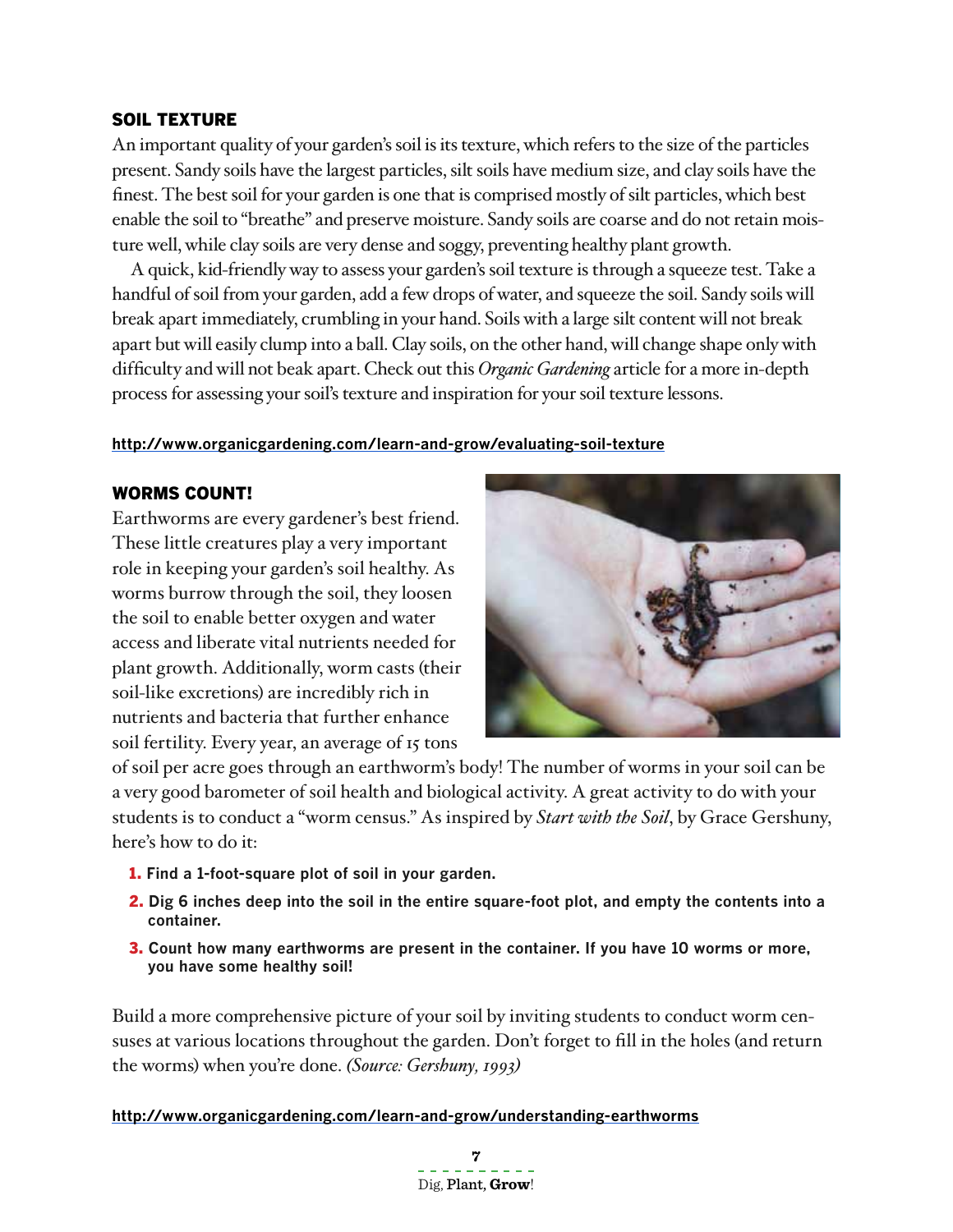#### Check out your Weeds

Although most gardeners bemoan the time spent picking weeds in their garden, the presence of weeds can actually be helpful. Perennial weeds with deep roots can help prep the soil for your vegetables by aerating the soil and surfacing minerals stored deep in the ground.

The type of weeds you observe in your garden space can also provide helpful clues as to what kind of soil is in your garden. The following table lists a few of the most common weeds, related soil conditions, and ways to remediate your soil or suggested plants that will thrive in those specific soil environments. Take a field trip with the students to your garden and bring along a plant guide. See how many weeds you can identify and learn what these weeds might indicate about your soil. *(Adapted from Gershuny 1993)*

| WEED TYPE        | SOLCONDITION                         | REMEDIATION/USE                                                                                         |
|------------------|--------------------------------------|---------------------------------------------------------------------------------------------------------|
| CHICORY          | COMPACTED AND<br>CRUSTY SOIL         | ADD COMPOST AND<br>PLANT A COVER CROP<br>OF WHITE LUPINES<br>AND SWEET CLOVER                           |
| CHICKWEED        | CULTIVATED SOIL<br>W/ HIGH FERTILITY | PLANT HEAVY<br>FEEDER VEGETABLES<br>- BROCCOLI, MELON,<br>SQUASH, TOMATOES                              |
| <b>DANDELION</b> | ACIDIC AND<br>HEAVY SOIL             | RAISE PH BY ADDING<br>LIMESTONE OR GROW<br>ACID LOVING PLANTS-<br>HYORANGEAS BLUE-<br>BERRIES, POTATOES |
| HORSETAIL        | SWAMPY SOIL<br>CONDITIONS            | LEAVE THE SOIL<br>BE! GROW WATER<br>LOVING PLANTS SUCH<br>AS WILLOWS AND<br>IRIS                        |
| DAISY            | POOR SOIL<br>FERTILITY               | ADD COMPOST AND<br>USE COVER CROPS                                                                      |
| STINKWEED        | "SWEET" ALKALINE<br>SOL              | ADD PEAT MOSS<br>OR ELEMENTAL<br>SULFUR                                                                 |

SOURCES; ORGANIC GARDENING, GERSHUNY (1993).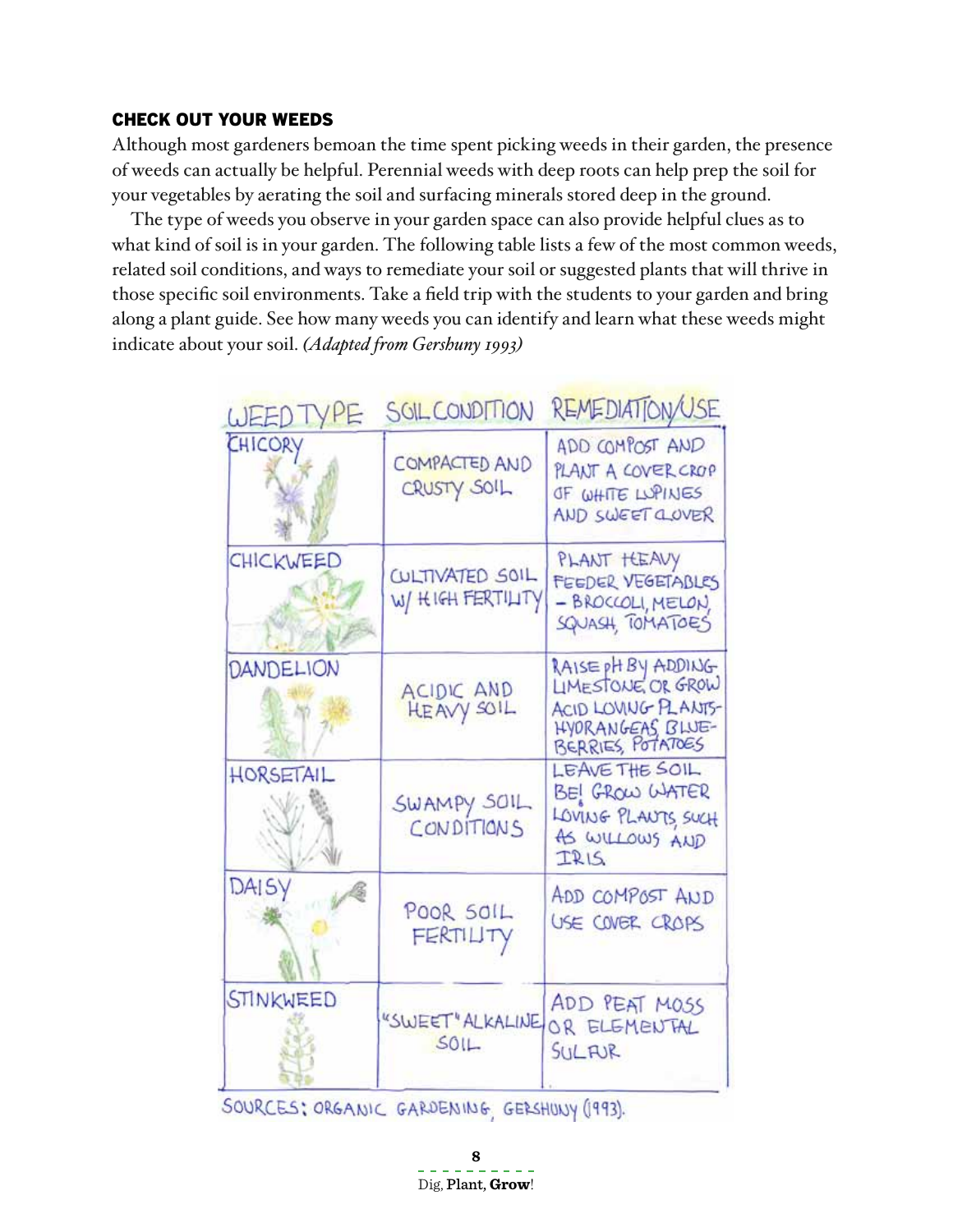# In the classroom with:**Soil!**

#### Buried Treasure

Take a variety of plants and fruits/vegetables outside to your schoolyard or garden. Have students make observations, draw pictures, and write descriptions of each specimen. Then bury these items, marking each with a popsicle stick so you can revisit them later on. After a week or two, dig them up and repeat the observation process. Chances are your specimens will look very different after some time underground. Invite students to consider what caused the changes in the specimens. You can also do this with different variables, such as depth of material planted, length of time underground, and outdoor temperature. This allows students to see decomposition in action.

#### Compost conservatories

Vermicomposting is a type of composting in which worms break down food scraps to make compost. The worms eat leftover food scraps, and, as a by-product, they produce castings (a term that really means "worm poop"!). These castings are nutrient-rich and provide excellent fertilizer for plans. Give students a chance to see vermicompost in action by creating a classroom worm bin. Or engage students in caring for their own bin by building mini worm bins. Start with recycled clear plastic containers, at least 1 quart in size, and punch some air holes in the top and sides (or use a fine mesh netting held on with a rubber band). Add some shredded newspaper, a spray of water, a tiny pile of food scraps, and a tiny handful of red wigglers … and observe what happens!

#### Compost comparison

Observe samples of compost and soil first on their own, then under a microscope. Take soil samples from a range of places, such as the dusty top layer of soil in a parking lot, sandy soil from a playground, or more fertile soil from the garden. First, invite students to observe the differences in how the samples look, feel, and smell. Then, if possible, get close up under a microscope. Ask students: What are the main differences? Which seems better for plants? Why?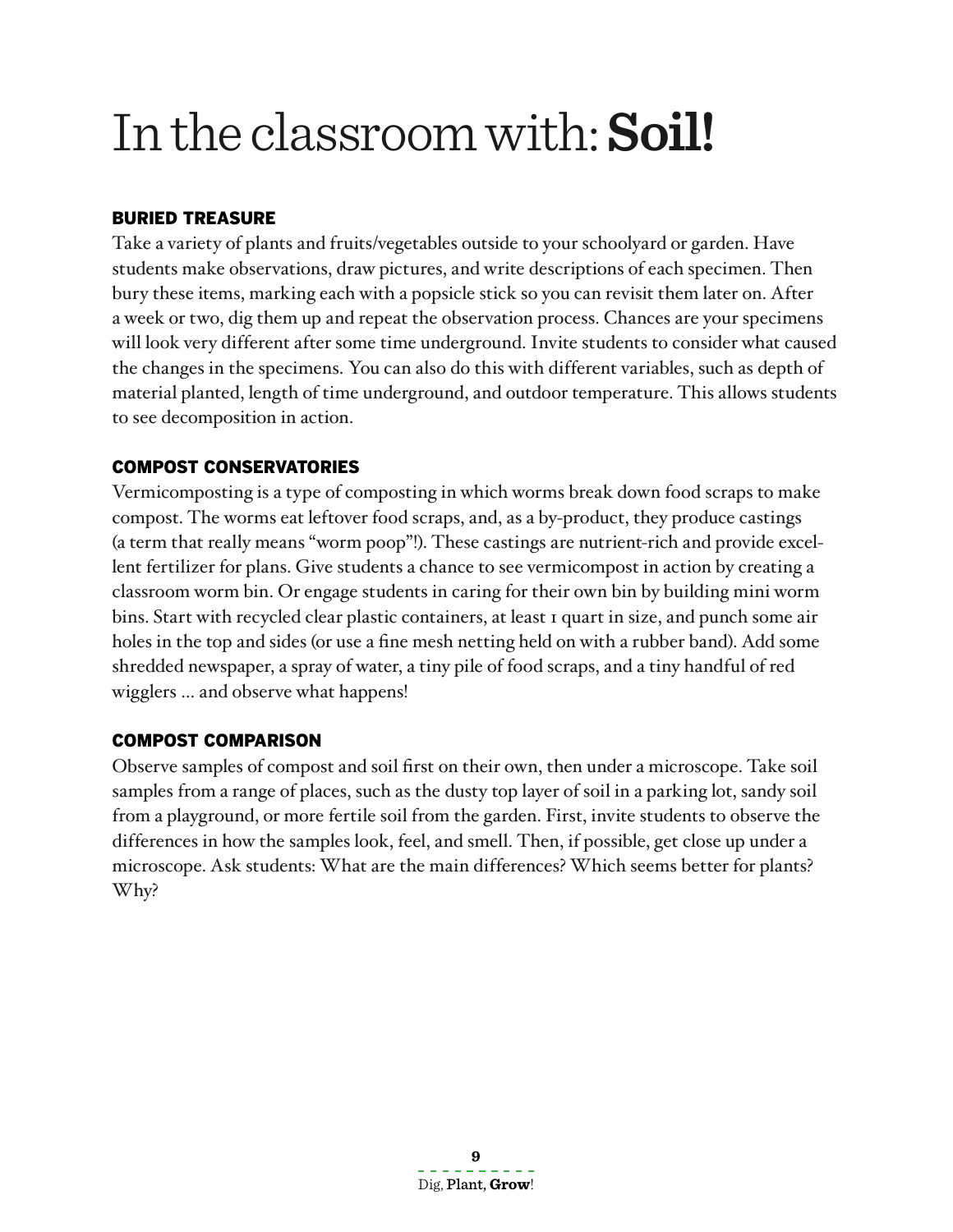#### SOIL LAB

Vary some attribute of soil in an experimental setup to study the effects of soil type on plant growth. At home or in the classroom, students can design their own plant experiment utilizing different types of soil to grow the same type of plant. Consider a comparison between compost and soil, but also:

- » **Coffee added to soil**
- » **Rocky soil v. nonrocky soil**
- » **Watering methods (does soil moisture remain constant or does it dry up?)**
- » **Soil samples from different locations in your garden**
- » **Soil samples from different depths in your garden**
- » **Soil from a bag v. soil from the ground**

#### Classroom Library List: SOIL & COMPOST

*Compost Stew: An A to Z Recipe for the Earth***,** by Mary McKenna Siddals *(Tricycle Press, 2010) Composting: Nature's Recyclers***,** by Robin Koontz *(Picture Window Books, 2007) Dirt: Jump into Science***,** by Steve Tomecek *(National Geographic Children's Books, 2007) Dirt: The Scoop on Soil***,** by Natalie M. Rosinsky *(Picture Window Books, 2002) Garbage Helps our Garden Grow***,** by Linda Glaser *(Millbrook Press, 2010) A Handful of Dirt***,** by Raymond Bial *(Walker, 2002) Life in a Bucket of Soil***,** by Alvin Silverstein *(Dover, 2002) Wiggling Worms at Work***,** by Wendy Pffefer *(HarperCollins, 2003)*

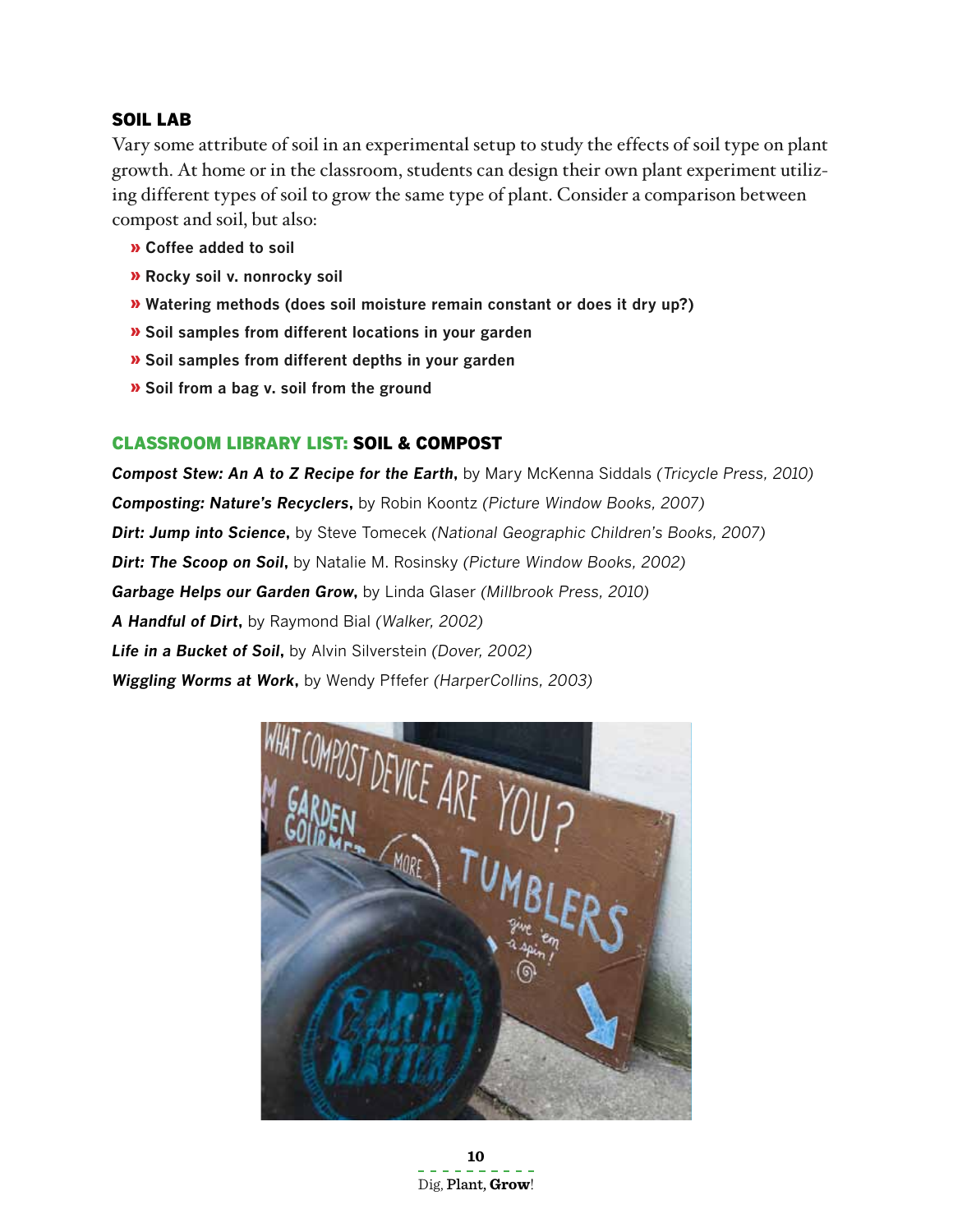

When holding a seed in the palm of your hand, it may not seem to be capable of anything spectacular. However, every gardener knows how very much alive seeds actually are, just waiting patiently to be put in the right home with plenty of water and sunlight. Every seed shares the same anatomy, consisting of features needed to survive during their long "sleep." To begin with, a seed is protected by the seed coat—a hard outer coating that protects the inner embryo from the outside world. Stored inside the seed coat is the embryo, which houses all of the cells the seed needs to develop. Also located inside the seed is the endosperm, which contains the food that the sleeping seed needs to remain viable.

Water is the element needed to wake seeds out of their rest—as soon as a seed comes in contact with moisture it will begin the process of germination. Germination marks the point at which seeds begin to live, taking nutrients from the soil to generate the energy needed for the first shoots and roots to sprout. While some plants need only moisture to begin germination, others require specific temperature conditions. This is why it is important to pay attention to growth specifications of various seed varieties when planning a planting schedule for a specific location and season.

 The first part of the plant to emerge from the seed coat is the primary root, or radical, which grows downward into the soil. The root anchors the seed firmly in the earth and begins to absorb the water and nutrients that the plant needs to grow. Soon afterwards, the plumule, a stemlike shoot, sprouts from the seed and starts growing upwards through the earth towards the light. Once this stem emerges above ground, the germination stage is over and the plant will be able to turn the sun's energy into food through the process of photosynthesis.

One of the most exciting parts of planning a garden is choosing spring seeds! The information printed on a seed packet provides direct clues about a seed's needs, but the size, shape, and texture of the seed itself also helps to tell its story. These external characteristics of a seed point to how these seeds were originally dispersed and dropped into the soil. Seeds of trees that rely on wind for dispersal often have wings or long feathery tails that enable them to "fly" long distances. Other seeds are light and fluffy, allowing them to drift off in the slightest breeze. The dandelion is a great example of such a plant. Plants that live in or near water often depend on water to transport their seeds. As such, these seeds are usually very light and buoyant. The coconut tree is known for the amazing ability of its fruit and seed to travel extensive distances by floating in the ocean until washing ashore. Nature ensures that animals will be lured to a plant's seeds by embedding the seeds within delicious fruit and berries. The animals that consume this fruit either bury the seeds in the soil (think of squirrels burying acorns) or eat them and then deposit them back into the soil after digestion.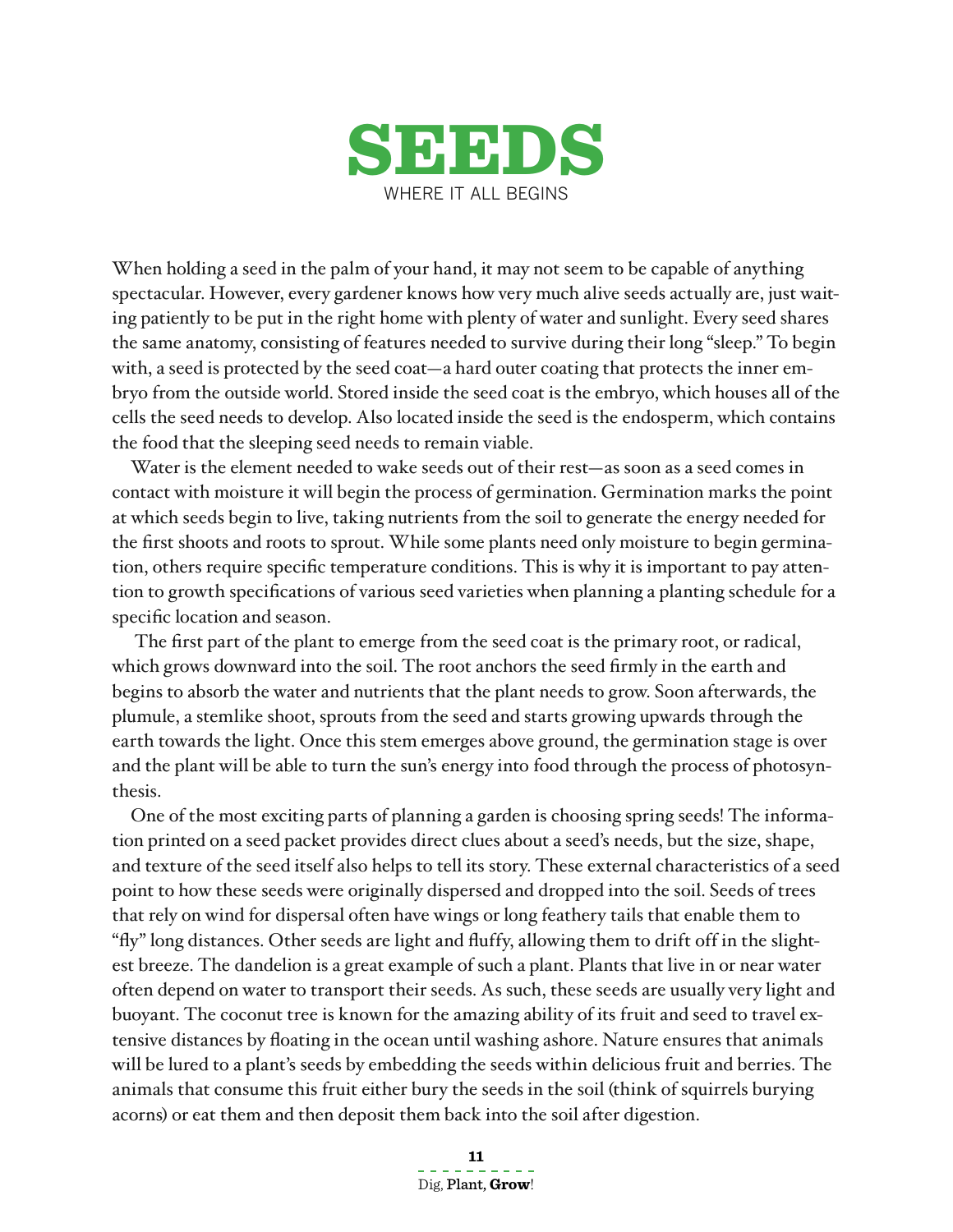Over time, seeds have developed these unique characteristics in order to adapt to the ecology of their habitat and to ensure the highest possible chance of dispersal. Today, humans have become one of the most important agents of seed dispersal for vegetable and fruit crops. By saving the seeds of the plants we grow each year and sowing them in the ground the following spring, we are ensuring the future survival of these plant species. Some crops actually depend on humans for germination—without humans to manually pollinate them, these plants species would be unable to produce successful offspring. Most of the crops that rely on humans are those that have been genetically altered—meaning that their genes have been manipulated in a laboratory in order to introduce some desirable trait. Examples of "desirable traits" include resistance to pests, better ability to survive in adverse environmental conditions, resistance to chemicals, or the expression of specific nutrients. Scientists have already begun to find that these genetically altered crops can be detrimental to the health of pollinator populations, such as bees and butterflies, which do not have the proper biological adaptions to digest the nectar from these species. *(Sources: Loewer 1995, Davis 2008)*

#### *WHAT IS A SEED?*

A seed marks the first stage in the life of every plant. Stored safely inside the seed are all the components a plant will develop as it grows:

- The **plumule** develops into the stem.
- The **radicle** develops into the root.
- The **cotyledon** is the seed leaves where food is stored.

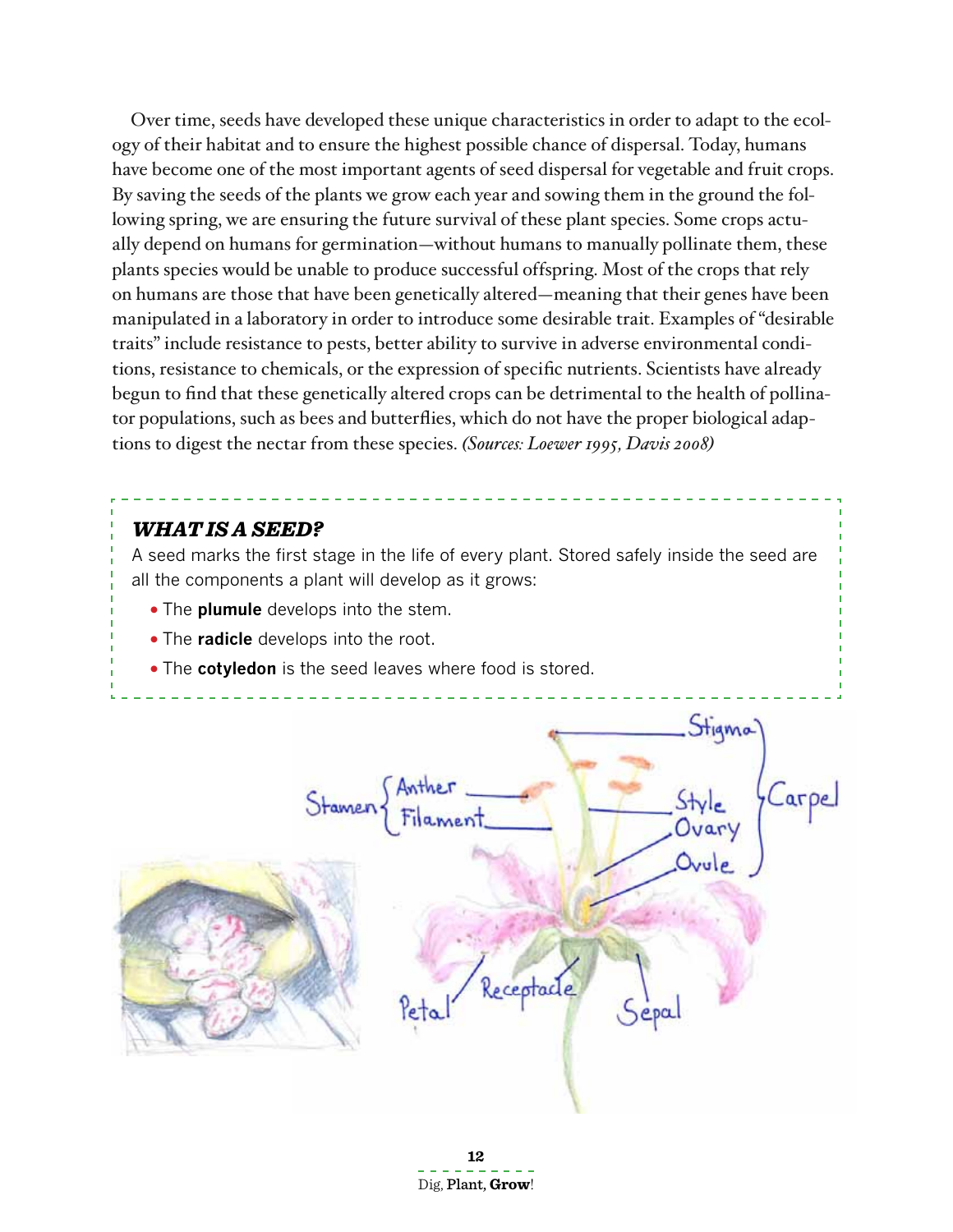## **Sowing Your Seeds:** Hands-on garden learning ideas

#### Create a Sun/Seed Map

Creating a sun/seed map is an interactive way to help younger students understand the link between different plant species and their sunlight requirements. Create a large-scale illustration/map of your garden and include sun symbols for areas with full sun, partial sun, or shade. Then disperse seed packets among students and have them sort the seeds by sun requirement, creating symbols to show whether they need full sun, partial sun, or shade. Have students create stickers or signs to label the sun categories, or illustrate the types of seeds and their sun requirements. Together, the class can match each seed type with locations in the garden and create a planting map. If you're missing seed varieties to fit your garden's needs, bring a seed catalogue to class and engage students in selecting the best options.

#### PLANT SOME HEIRLOOM SEEDS IN YOUR GARDEN

More than 90 percent of the crop varieties used in farming at the turn of the 20th century are no longer commercially available. This represents a huge loss to the diversity and robustness of our food sources. The fewer vegetable and fruit varieties available to farmers, the fewer opportunities there are to plant varieties that can withstand pests, diseases, and climate changes. With this decrease in the diversity of fruits and vegetables grown on farms, our dinner plates are also becoming increasingly monotonous. Most people have no idea that cauliflower can be purple or that tomatoes can be yellow!

Luckily, there is a resurgence of interest in storing and planting heirloom varieties. Just as the word *heirloom* describes valuable possessions that have been passed down through generations, the term *heirloom crops* refers to varieties of fruit and/or vegetables that originated before the introduction of hybrid crops and have been preserved and passed down by family members or small farm communities.

Heirloom crops are almost always "open pollinated," which means that the seeds saved from the plants will reproduce "true"—similar if not identical to the parent generation—but only when they are grown in isolation from other varieties of the same crop to avoid crosspollination. An open-pollinated variety, also called an inbred variety, originates when a variety with desirable characteristics is intentionally self-pollinated for several generations, or until its distinctive traits remain stable from generation to generation. An open-pollinated variety's stability is dependent on isolation, however; if the variety is grown near other varieties of the same crop, genetic variation can be reintroduced to its offspring from stray pollen. Many of the heirloom vegetable varieties that are still grown today were developed with flavor and culinary uses in mind.

In contrast, many modern crop varieties are hybrids, resulting from the controlled cross of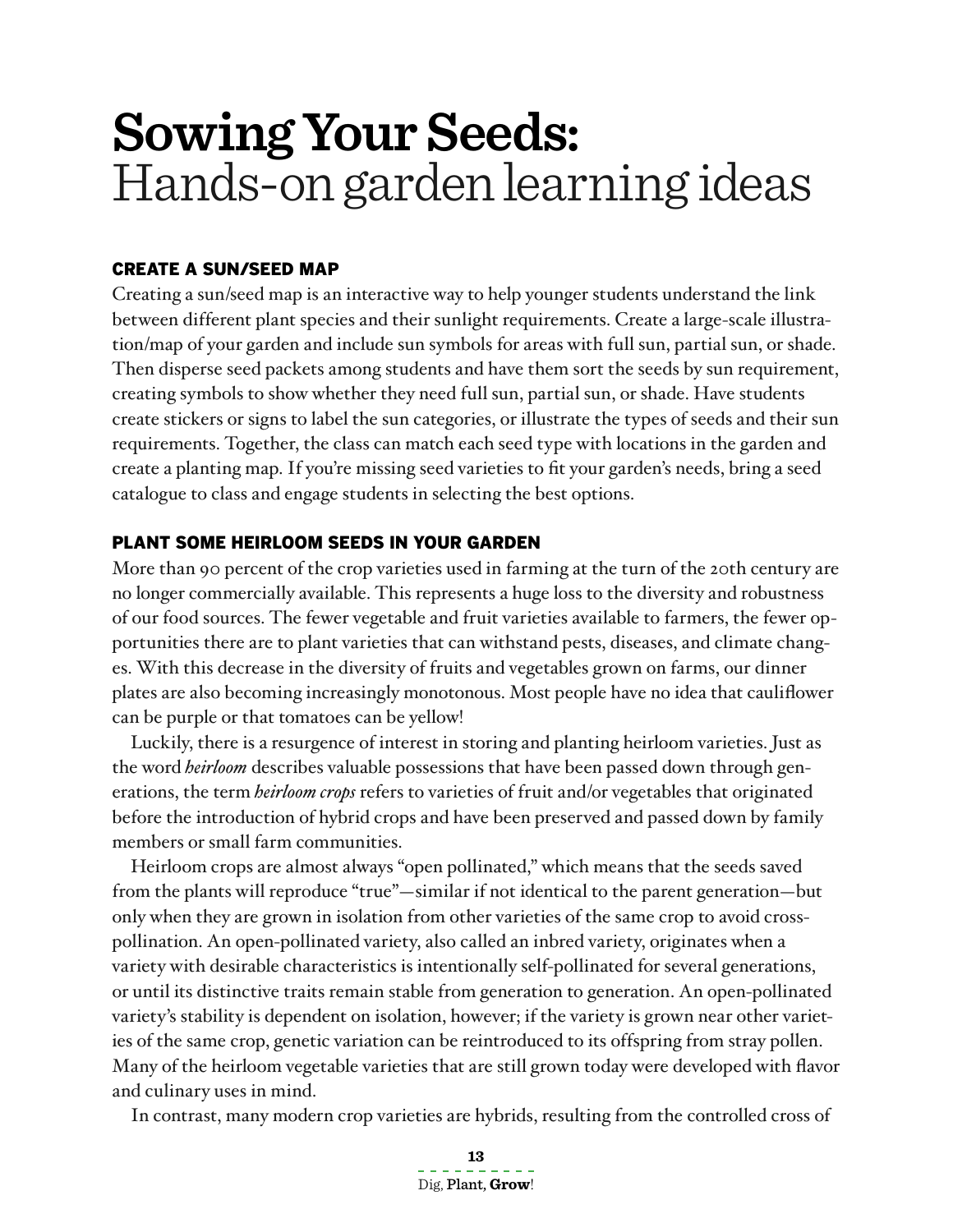two distinct parents. Hybridization allows plant breeders to combine valuable traits, such as disease resistance, high yield, and uniformity, in a single variety. Hybrids are also known for "hybrid vigor," their tendency to grow more robustly than open-pollinated varieties. Modern plant hybridizers tend to focus on traits that are less important to home growers, however things like the ability to withstand mechanical harvest or long-distance shipping, as well as a variety's approximation to a visual ideal—while ignoring flavor and quality. And gardeners who plant hybrids must buy seeds yearly, because seeds saved from hybrid varieties may or may not replicate the traits of the parent generation.

Hybrids can be more productive, less prone to disease, and easier for beginning gardeners; but to limit a garden only to hybrid varieties would mean missing out on the wonderfully diverse and delicious world of heirlooms. Teach your students about the problems with decreased seed diversity and decide to plant some heirloom seeds in your garden. Most gardensupply catalogs list a variety of heirloom seeds that students will enjoy exploring. So get some diversity and color in your garden and go heirloom!

#### **http://www.organicgardening.com/living/conversation-michael-pollan**

#### Save and Store your Seeds

Once your crops begin to ripen, you should start thinking about which plants' seeds you might want to collect and save for next year. This can significantly lower the cost of seed spending next spring and allows students to understand the cyclical process of a plant's life. Here are a few important details to keep in mind.

- » **Only "open-pollinated" plants will be guaranteed to produce the same crop, so be careful to save seeds only from these varieties.**
- » **If you plant more than one variety of a certain crop, there is the possibility of cross-pollination by insects, which might not result in the same plants next year. Therefore, only save seeds from plants of which you have just one variety. Squash, cucumbers, melons, and gourds, for example, can easily cross pollinate with each other, so it's best to avoid saving seeds from these species if they are all planted close to one another.**

The following plants have easy-to-save seeds: peppers, tomatoes, melons, and eggplant. **http://www.organicgardening.com/learn-and-grow/how-read-seed-catalog http://www.organicgardening.com/learn-and-grow/saving-seeds-for-next-season?page=0,0**

Once you collect seeds from your garden, they need to be stored in a specific manner to preserve them until the spring:

- » **Spread seeds on newspaper and let dry for a week before storing. Just make sure to label each variety!**
- » **Seeds must be kept in sealed containers. Glass mason jars with screw lids are ideal, but resealable plastic bags also work.**
- » **Always keep seeds in a cool and dry location. Fridges work well if you have the space.**
- » **Make sure to label each seed container with name and date and keep an inventory somewhere you won't forget.**

Visit *Organic Gardening* for more tips on how to save seeds.

**http://www.organicgardening.com/learn-and-grow/top-10-tips-storing-seeds?page=0,0**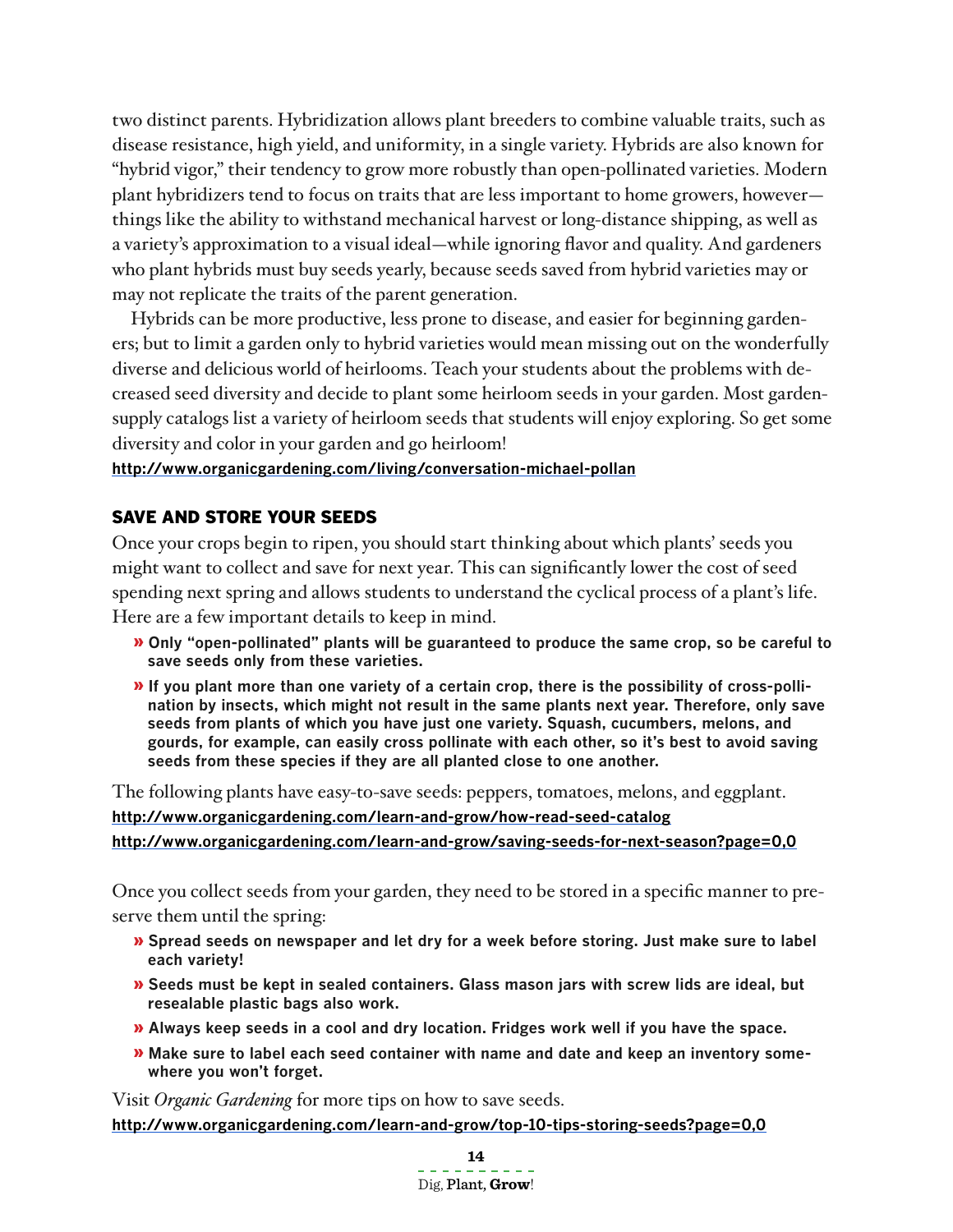# In the classroom with:**Seeds**

#### See the Seeds

To get students up-close to the process of germination, help them germinate seeds right inside the classroom. Lima beans from the grocery store work well for this activity, but other seeds can be used, too. Have students work independently or in groups to place a few bean seeds in a resealable plastic bag with a damp paper towel. Seal the bag, leaving a tiny hole in the corner for oxygen. Tape the bag on a classroom window in a location where it will be exposed to sunlight. Starting with initial predictions, have students regularly observe their seedlings and record observations in a lab notebook or dedicated seed journal, including drawings of the seed's growth. When seeds are ready, transplant them into cups of soil for students to take home or straight into your garden!

#### Go on a seed scavenger hunt

Create a classroom seed station of different types of seeds for students to interact with throughout their seed studies. Begin by taking students on an outdoor walk to find seeds in nature (such as pinecones, acorns, and flowers) and invite them to bring in seeds they find in their lunches and kitchens (such as sunflower seeds, pumpkin seeds, apple seeds, corn kernels, and avocado pits). Have students observe seeds with magnifying glasses and sort them by size and shape. Note: Be mindful of students' nut allergies in displaying students' contributions of seeds found at home.

#### **SEED ART**

Use seeds as stamps. Apples (cut in half horizontally to expose a "star" seed pattern), cucumbers, pine cones, dried flower seed pods, and other seeds you may encounter can easily become stamps when dipped into a shallow plate of paint. Stamp to create a fun art project, and then label these different types of seeds. Extend this to math and identify patterns in number and geometric shape.

#### Read Students' Nature Stories

Start a library in your classroom with picture books centered on the theme of plants, vegetables, gardening, and seeds. Take time during the day to read these stories out loud to you students to ignite their curiosity and imagination as it relates to the natural world.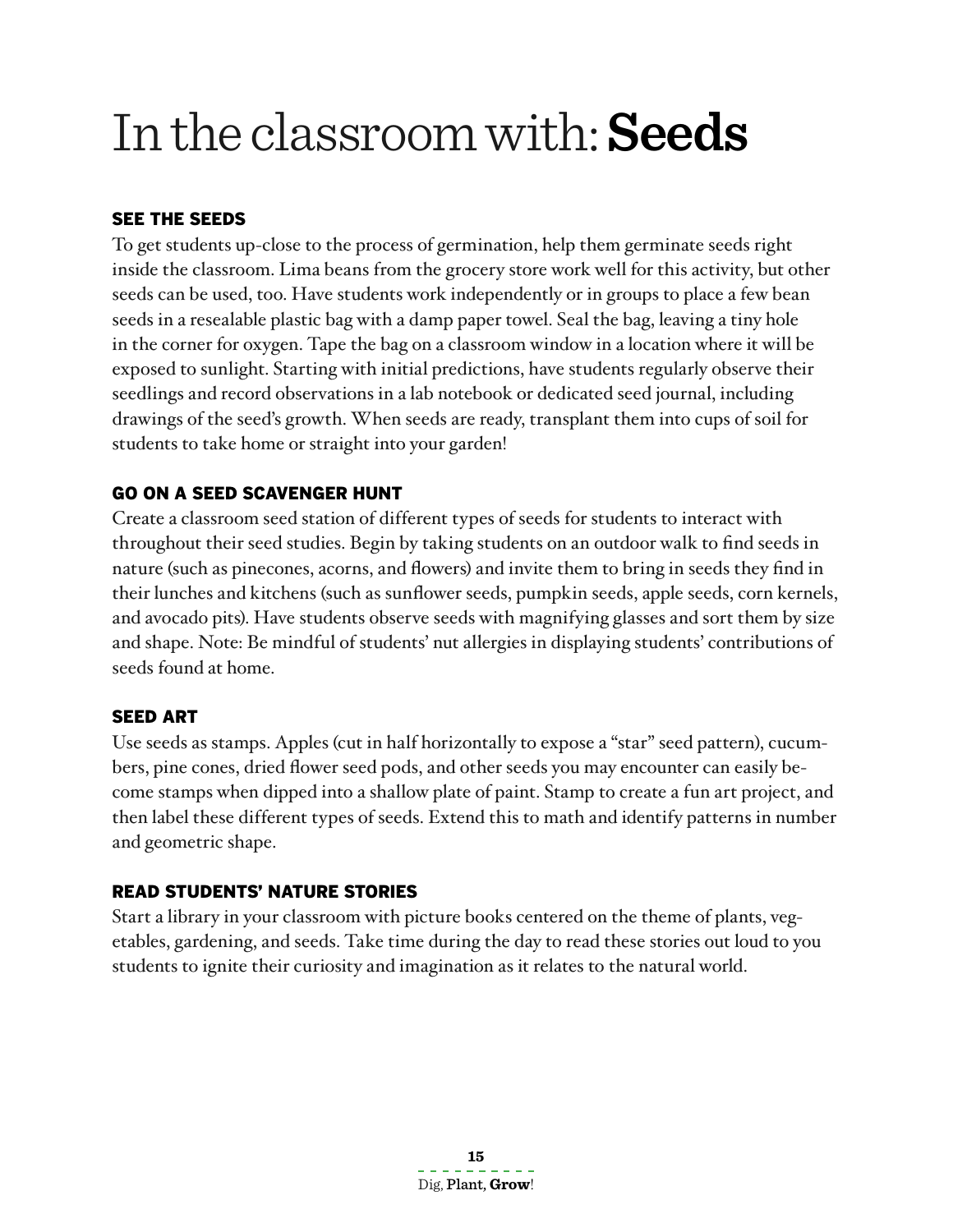#### Classroom Library List: SEEDS

*Bean and Plant***,** by Barrie Watts and Christine Back *(Silver Burdett, 1990) The Carrot Seed***,** by Ruth Krauss *(HarperCollins, 1945) Children of the Forest***,** by Elsa Beskow *(Floris Books, 2005) From Seed to Plant***,** by Gail Gibbons *(Holiday House, 1993) From Seed to Sunflower (Lifecycles)***,** by Gerald Legg *(Franklin Watts, 1998) How a Seed Grows***,** by Helene J. Jordan *(HarperCollins, 1992) One Bean***,** by Anne Rockwell *(Walker Childrens, 1999) Plant Secrets***,** by Emily Goodman *(Charlesbridge, 2009) Planting a Rainbow***,** by Lois Ehlert *(Sandpiper, 1992) The Reason for Flower***,** by Ruth Heller *(Puffin, 1999) A Seed Is Sleepy***,** by Dianna Hutts Aston *(Chronicle Books, 2007) Seeds***,** by Ken Robbins *(Atheneum, 2005) Seeds: Pop, Stick, Glide***,** by Patricia Lauber *(Knopf Books, 1991) Sunflower House***,** by Eve Bunting *(Sandpiper, 1999) The Tiny Seed***,** by Eric Carle *(Little Simon, 2009)*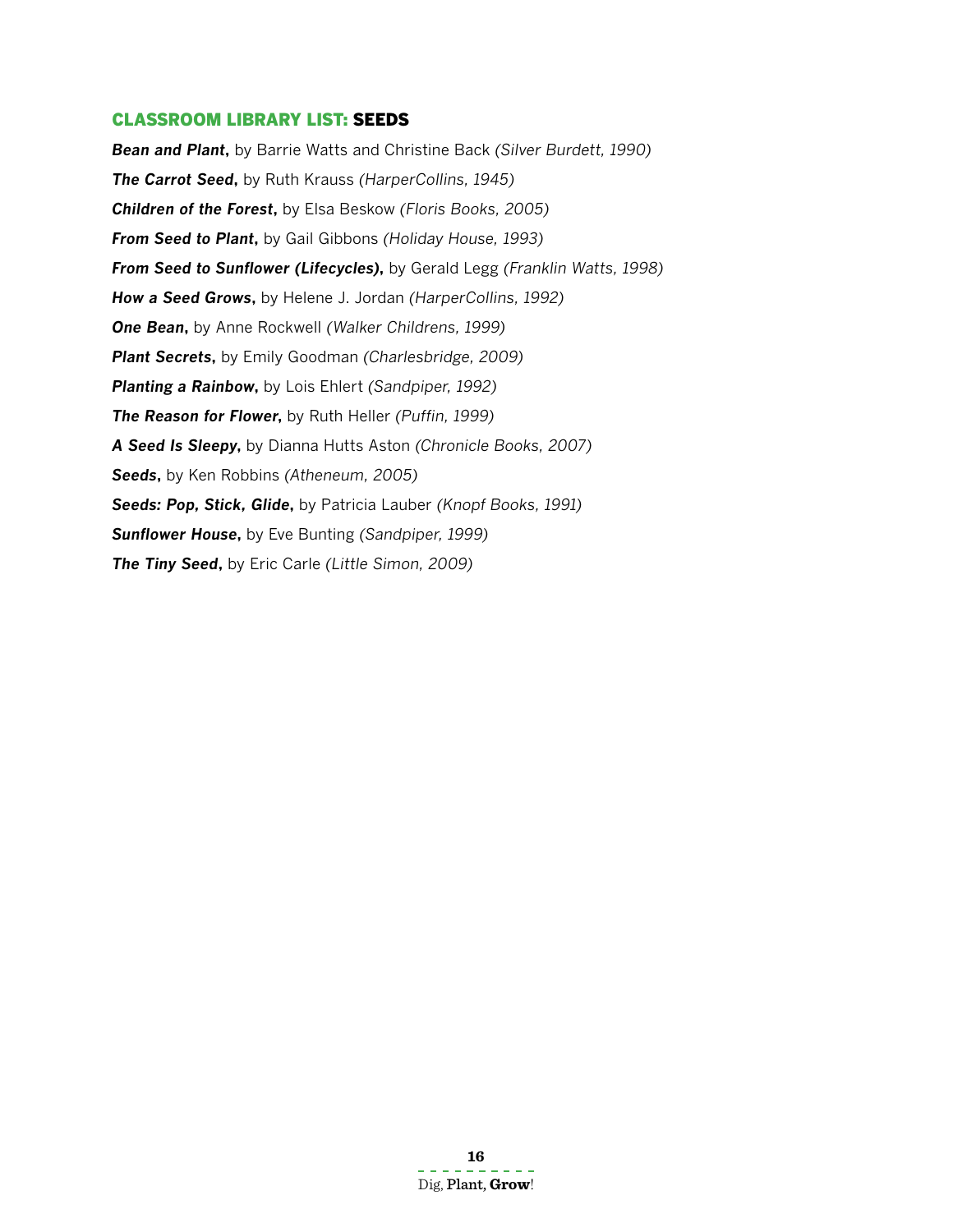

The warmth of the spring sun seeping into the earth is a crucial signal to a seed to begin its journey out of the earth and into the air. Once the stem has emerged from the soil, the plant begins the amazing process of turning energy into food for growth. This is called photosynthesis, which literally means "to put together with light." Photosynthesis occurs in two distinct stages: the light reaction, in which plants turn sunlight into chemical forms of energy called ATP and NADHP; and the dark reaction, during which this chemical energy is turned into sugars. The light reaction of photosynthesis occurs in the plant leaves and stems, specifically in small cellular structures called chloroplasts. Found inside the chloroplasts is a compound called chlorophyll, which has the ability to grasp the sun's energy and harness it for the plant's use. An interesting feature of the chlorophyll compound is that it is always green—therefore, whenever we see green parts of a plant we know chlorophyll is present and photosynthesis can occur. Once sunlight is absorbed by the chloroplasts, it mixes with water and carbon dioxide to form oxygen and chemical energy. As the oxygen is released through the pores of the leaves back into the air, the plant uses the chemical energy to initiate the dark reaction of photosynthesis. In this process, ATP and NADHP are combined with carbon dioxide inside the plant in order to create sugars. These sugars then travel throughout the plant as food.

#### **CHEMICAL REACTION OF PHOTOSYNTHESIS 6 CO2 + 6 H2O** → **C6H12O6 + 6 O2**

Carbon dioxide + Water + Light energy → Glucose + Oxygen

As shown in the formula for photosynthesis (above), plants breathe in carbon dioxide and release oxygen as a byproduct. This is the opposite of human respiration, in which we breathe in oxygen and release carbon dioxide. Thus we can see that humans and plants are in symbiosis; we need each other to make available the elements necessary for survival.

Water is another element that plays a vital role in every stage of a plant's development, beginning with the germination of the seed. Every seed is dormant until exposure to water and sunlight causes the seed to split open, allowing the primary root to begin its descent into earth. The plant roots can then absorb water from the soil through the tiny hairs covering the root's surface. Although it is nice to think of roots "sipping" up water from the soil, the process by which water enters into the plant root is through a process called osmosis. During osmosis, water simply moves into the root hairs because they have a lower concentration of water than the soil in which they are located.

Located inside every plant are special cells called xylem, which transport water and dissolved nutrients throughout the entire plant. Some of this water is released through openings

> **17** Dig, Plant, **Grow**!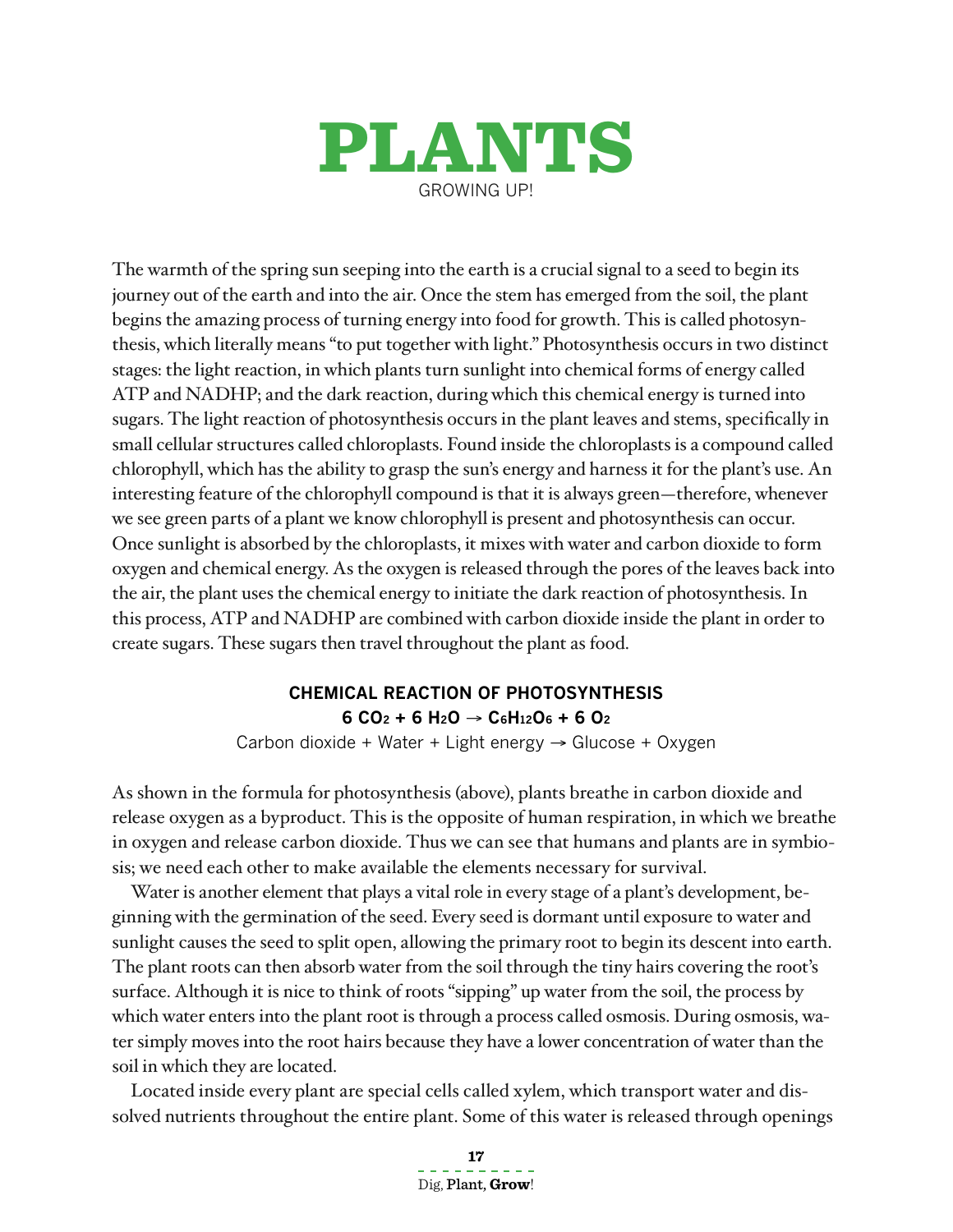on the leaf, called stomata. It is actually this emitting of moisture from the leaves that causes lower water pressure at upper ends of the plant in relation to the water pressure at the roots and stem. This results in a low-to-high-pressure gradient that enables water to be "sucked up" via the xylem from the roots into the stem, leaves, and flowers of the plant.

A third requirement for successful plant growth in your garden is nutrient availability. Nutrients like potassium, nitrogen, phosphorous, calcium, sulfur, and magnesium are absorbed from soil via the root hairs, although oxygen and nitrogen are also taken in from the air via the leaves. These nutrients then travel through the plant to where they are used by the plant's cells. If your garden's soil tests came back low in any of the main nutrients, you should probably supplement with an organic fertilizer or homemade compost in order to maximize fruit and vegetable growth. *(Sources: Davis 2008, Gershuny 1993)*

Check out *Organic Gardening*'s Nutrient Deficiency Problem Solver as you read your soil test results or try to troubleshoot the signs of nutrient-deficient plants. Compost is an excellent way to add macronutrients and micronutrients to your soil. You can also add fertilizers to your soil, but be sure that you understand the difference between organic and chemical fertilizers so you can pick something that's safe for the environment. Or, try making your own organic fertilizer:

| <b>CATEGORY</b>                                                          | <b>NUTRIENT</b>                                                                                               | <b>SOURCE</b>                                                                      |  |
|--------------------------------------------------------------------------|---------------------------------------------------------------------------------------------------------------|------------------------------------------------------------------------------------|--|
| <b>Nonmineral nutrients</b><br>(these are supplied by air and water)     | Carbon (C),<br>Hydrogen (H),<br>Oxygen (O)                                                                    | Air and water!                                                                     |  |
| <b>Primary macronutrients</b><br>(plants need large amounts of these)    | Nitrogen (N),<br>Phosphorus (P),<br>Potassium (K)                                                             | Make your own organic fertil-<br>izer and add some compost                         |  |
| <b>Secondary macronutrients</b><br>(there is usually enough in the soil) | Calcium (Ca),<br>Magnesium (Mg),<br>Sulfur (S)                                                                |                                                                                    |  |
| <b>Micronutrients</b><br>(plants need tiny amounts of these)             | Boron (B),<br>Chlorine (CI),<br>Copper (Cu),<br>Iron (Fe),<br>Manganese (Mn),<br>Molybdenum (Mo),<br>Zinc(Zn) | Add some compost and<br>investigate other organic<br>methods of nutrient addition. |  |

#### **http://www.organicgardening.com/learn-and-grow/making-your-own-organic-fertilizer http://www.organicgardening.com/learn-and-grow/organic-fertilizers**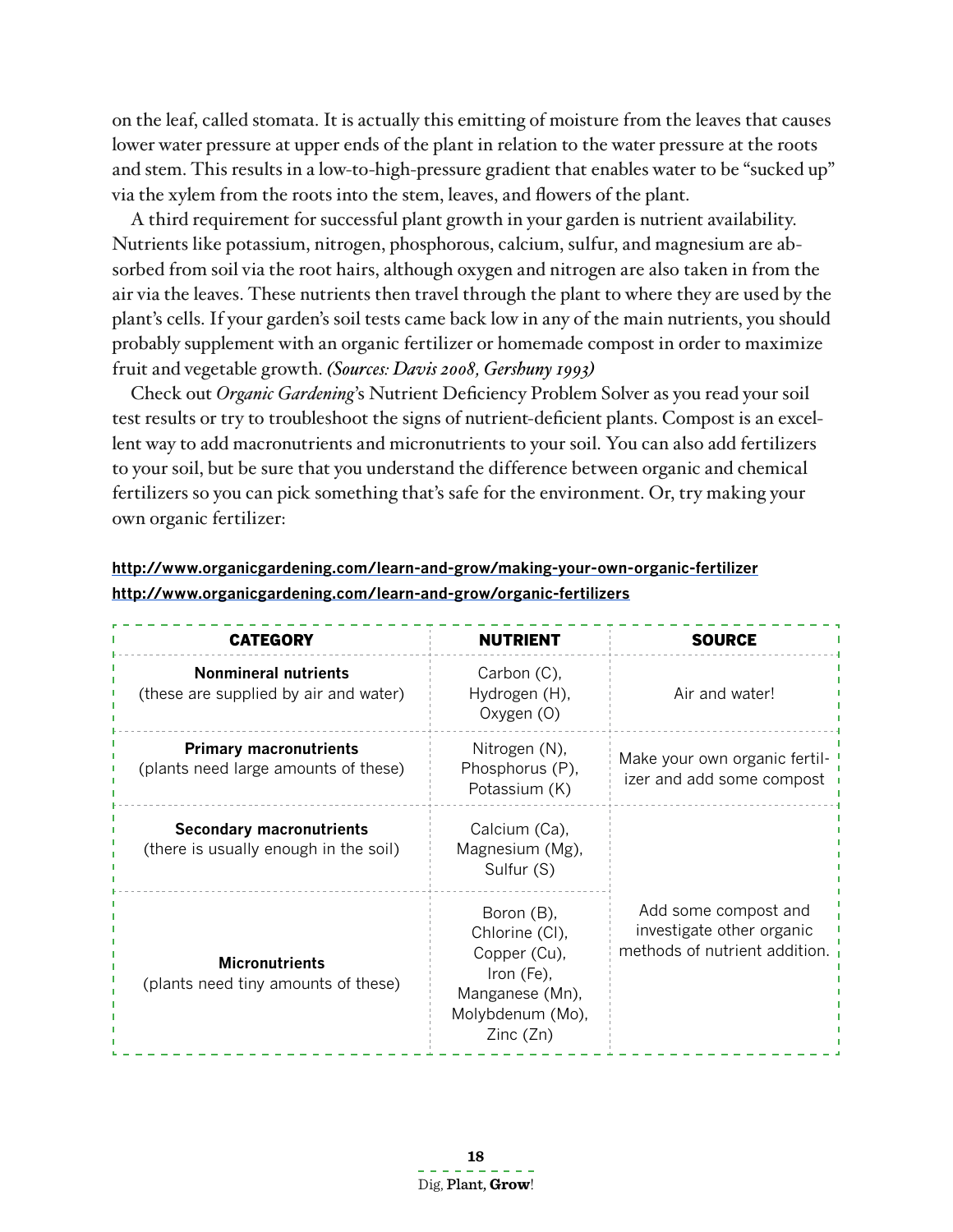#### *osmosis*

**Osmosis** is the process by which water moves across a permeable membrane from an area of high water concentration to an area of low water concentration.

#### *What is a stem?*

A stem can be considered the pump of the plant, transporting food from the roots to the leaves and glucose from the leaves to the rest of the plant. The stem also provides structural support for the plant, whether it is standing upright or spread along the ground. This helps the leaves to receive as much sunlight as possible for photosynthesis.



#### *What is the role of a root?*

Roots have three important jobs: absorbing water and nutrients from the soil, anchoring the plant in the soil (delicate young plants would blow away in the wind), and storing extra food for the future.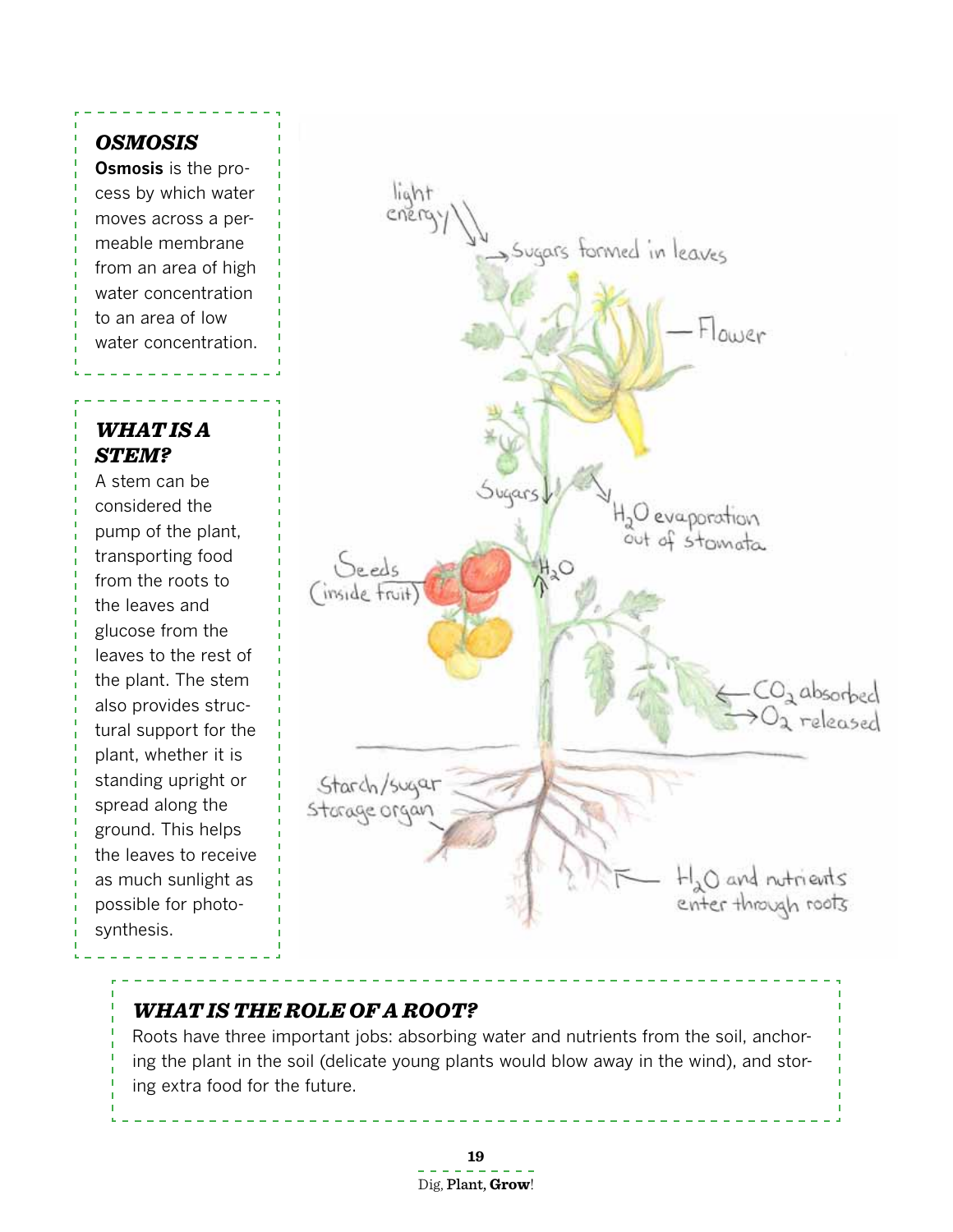## **Getting Those Plants To Grow:**Hands-on garden learning ideas

#### Create a garden map

Every species of vegetable and fruit growing in your garden will require a different amount of sunlight each day to optimize growth. Before deciding where to plant your seeds in the spring, you should first visit the garden site with your students to get an accurate picture of light availability. Here are some ideas to consider when assessing ideal light/growing conditions:

- » **Visit the garden during different times of the day ideally the morning, midday, and afternoon.**
- » **Bring a compass with you to determine southern/northern exposure and include this on your design (Note: North = less sun and slightly cooler temperatures; South = increased sun exposure and higher relative temperatures)**
- » **Point out different structures that might affect light availability, such as tall buildings in an urban plot or large trees. Discuss with your students how these structures can also be helpful to your garden as protection from wind damage and cold.**

Once you have created a map of your garden, it is time to plant! Have students research which of their plant species like full, partial, or little sun. Don't be discouraged if you have a shady spot; there are many vegetables that grow well in shady areas. If there are spots with virtually no sunshine, consider building a rainwater tank, compost pile, or tool shed!

#### Working with your climate zone

Get in the ZONE. How and when you plant your garden, and what you plant in it, will depend largely on the climate zone in which you live. A great way to introduce geography into the lesson is to look at a plant hardiness zone map with your students, such as the one provided by the USDA (*http://planthardiness.ars.usda.gov/PHZMWeb/.*) This map will tell you what growing zone you live in, as delineated by the average annual minimum winter temperature. Once you know your zone, it is helpful to look up average first and last frost dates before you create your garden's planting schedule. Every seed packet or plant tag will include information on when it's safe to plant the seed in the earth and how many days it takes for germination. This data can be compiled in a table and students can practice their math skills to calculate exactly when to safely plant outdoors. Follow the link to see an example of a chart that calculates when to start sowing a variety of different vegetable seeds:

**http://www.organicgardening.com/learn-and-grow/seed-starting-chart http://planthardiness.ars.usda.gov/PHZMWeb/**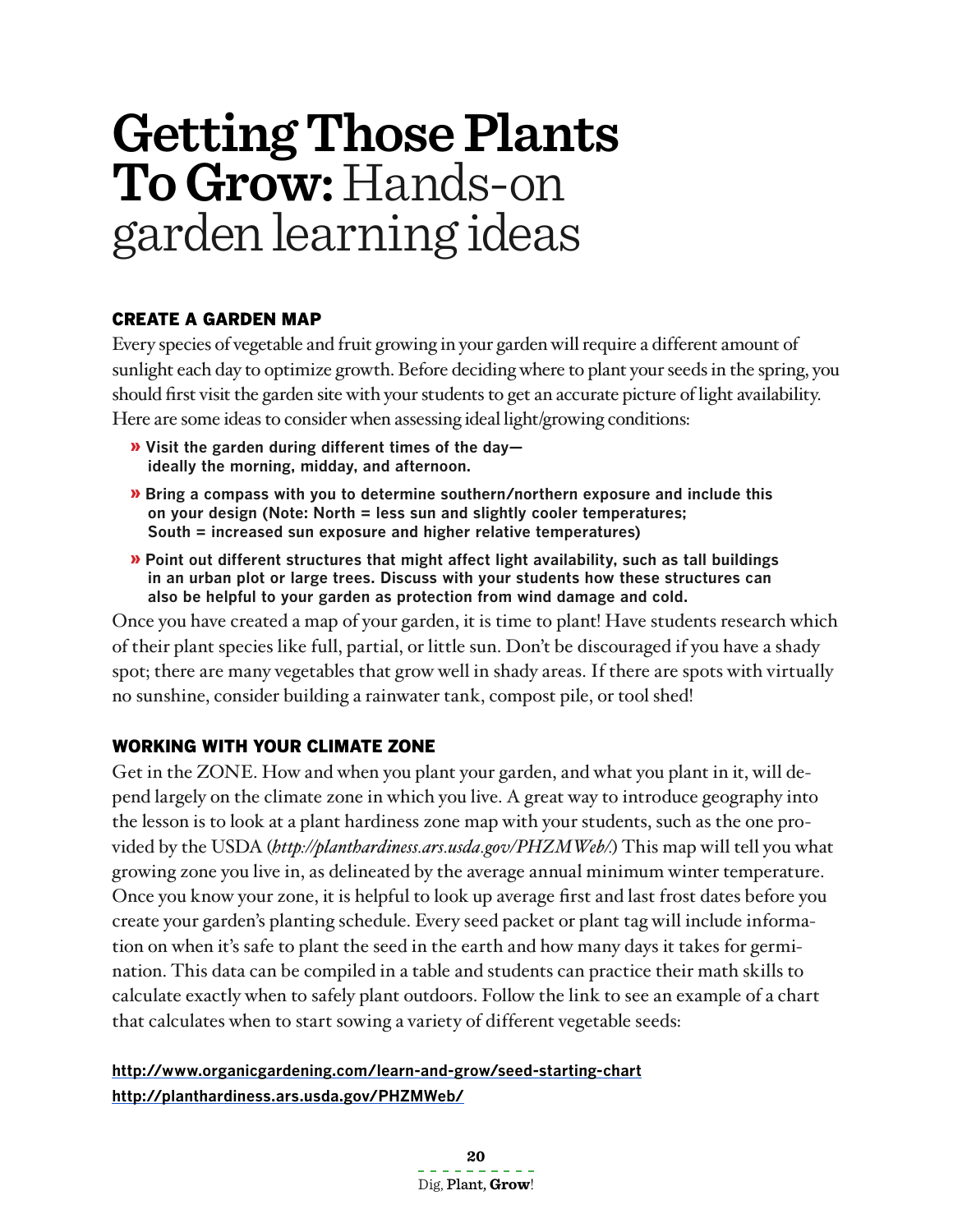#### Checking your soil's moisture content

Your garden will need just the right amount of moisture in order to flourish. Before you plant your seeds in spring, it is a good idea to check the moisture levels of your soil. Different locations of your garden might also have different soil moisture levels. This is helpful knowledge that can guide where you plant moisture-loving—and moisture-hating!—plants. It is easy to assess soil moisture with a few simple observations:

- » **Look for any surface crusting and cracking as a result of dryness.**
- » **See how deep you need to dig before the soil becomes dark from moisture. The farther you need to dig, the drier the soil.**
- » **Pick up handfuls of soil and squeeze it. If your hand gets wet, you know that your soil is too moist.**

*(Gershuny 1993)* 

#### WATCH YOUR WATER!

Gardens need a lot of water in order to grow and flourish, especially in hot and arid climates. It is important to ensure that you are watering your garden enough during long hot days, and equally important to be mindful of wastefulness in watering. Teach your students about limited water availability around the world and share with them the following tips for conserving water in your garden:

- » **Place mulch over uncovered soil in your garden. This will help lock moisture into the ground and prevent evaporation on hot days.**
- » **If you have available spigots, set up soaker hoses in your vegetable beds. This will allow water as direct a route to plant roots as possible, and thus minimize water wasted on nonplanted areas of the garden.**
- » **Place your plants as close together as possible (within growing guidelines) in order to lessen the area you need to water.**

**http://www.organicgardening.com/learn-and-grow/top-10-ways-to-conserve-water http://www.organicgardening.com/learn-and-grow/water-wiser**

#### Harvest the Rain!

A fun engineering project to do with students is to build a rainwater harvesting system. This usually entails finding a large container in which to collect the rainwater—a barrel shape is ideal. Check out local stores like pickle companies, local soda distributors, or cheese factories to see if they have any empty barrels to donate. Drill a hole toward the bottom of the barrel and insert a spigot to enable easy access to your water. Sit back on a rainy day and watch your barrel fill! Depending on the size, location, and needs of your garden, use your rainwater to fill watering cans, clean garden tools, and moisten your compost bin; or attach a soaker hose to the spigot.

**http://www.organicgardening.com/learn-and-grow/rain-barrels**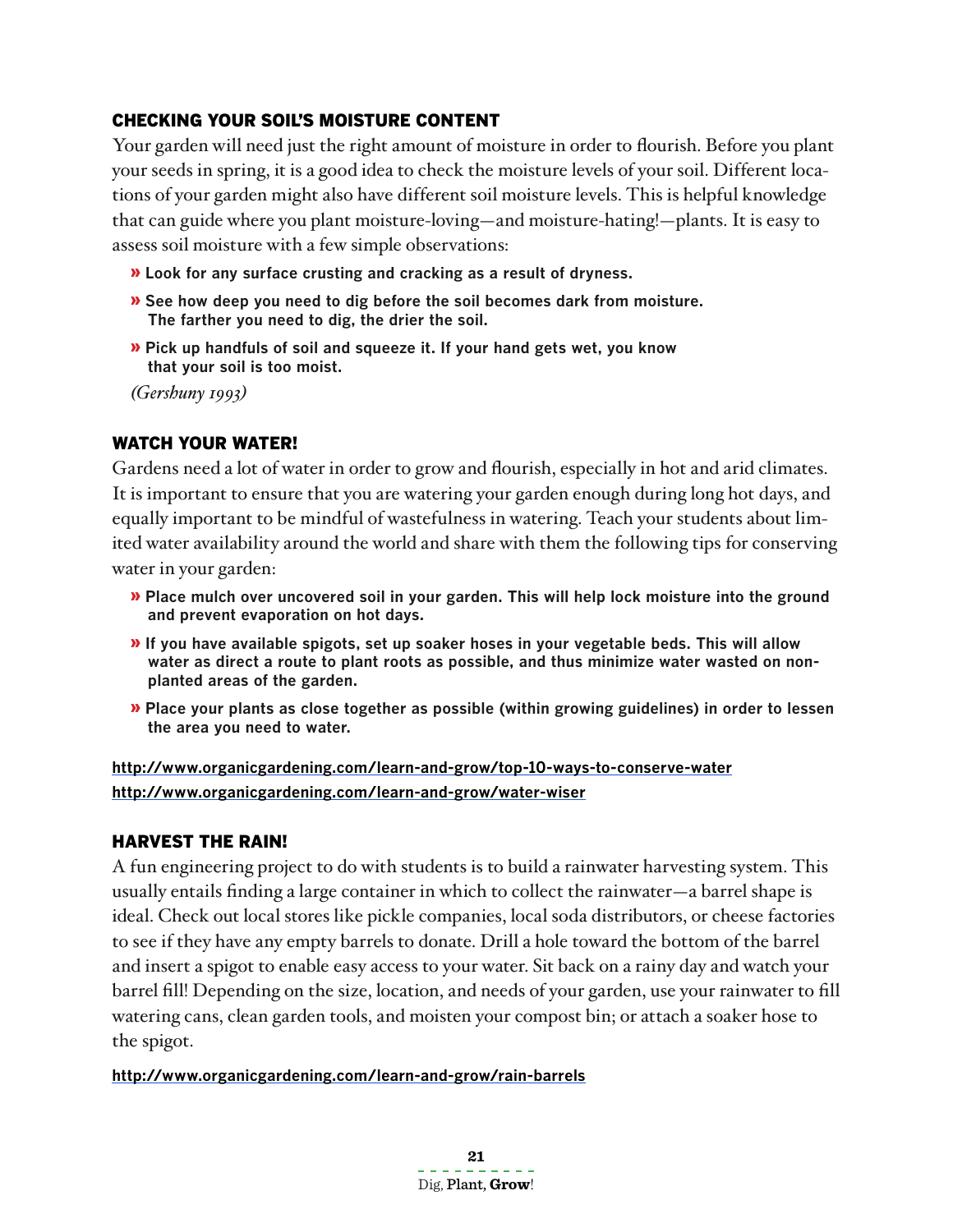# In the classroom with:**Plants**

#### How does Light affect Plant Growth?

Create a classroom experiment to observe how much light plants need to grow. Plant seeds of the same variety in separate containers and then manipulate the amount of light each plant receives over a period of 3 to 4 weeks. For example, one pot might receive as much sunlight as is available, a second only 6 hours of sunlight a day, and a third only 3 hours of sunlight. Place plants under grow lights in an otherwise dark location (such as a closet) to create the most controlled experimental setting. You can use light timers (available at hardware stores) to regulate over the weekend. Regularly observe and measure plant growth and record this information in a data table. Don't forget to have students make hypotheses at the start of the experiment and follow up to see if their scientific guesses were correct!

#### Chlorophyll Detectives

Help your students investigate which parts of the plants contain chlorophyll. Have students collect different plant specimens from your garden (or potted classroom plants). They should divide their plant material into the following groups: roots, petals, stems, fruit, leaves (alive and dead), and seeds. Using a mortar and pestle, grind up this plant material (separately) to access the inside of the cells. Pour a little bit of acetone (nail polish remover) into each bowl of material and add a piece of filter paper (strips of white coffee filters work well) into the liquid. After 20 minutes, look to see if a green stripe has appeared on the filter paper, indicating that chlorophyll is present. This activity will help the students understand the role chlorophyll plays in photosynthesis and where it can be found in the plant (usually the green parts).

#### Energy Transfer Illustration

Have the students draw an illustration of the garden's ecosystem and use arrows to show the flow of energy between the organisms they observe. For younger grades, it might be necessary to model this energy flow first on your own illustration. Compare the garden ecosystem to the energy flow in a natural ecosystem. Discuss how the garden does (or does not) mirror a natural ecosystem.

#### Plant cycles

As you watch plants grow from seed to plant (and later to become compost), create a largegroup diagram of the steps of a plant's life cycle. Getting through the compost stage (and using your compost) is a great first-hand way to show the complete transformation of your plants!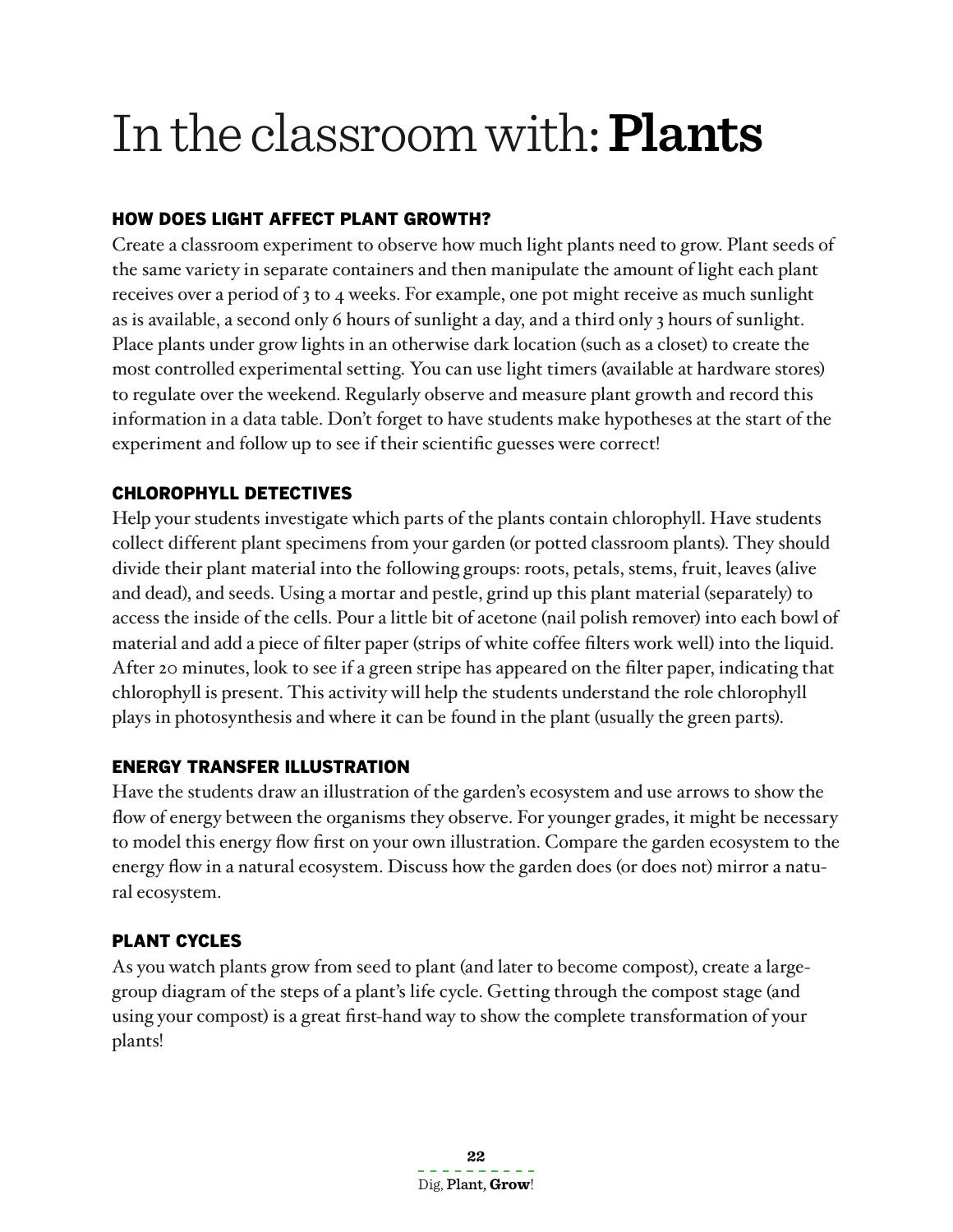#### Recycled plants

Have students create models of plants out of recycled materials, such as plastic bags or cardboard. This is a fun way to create an indoor "garden" (especially in winter!) and make connections to energy use and conservation. Be inspired by artist Lauren Karnitz and this fun idea from *Organic Gardening*!

#### **http://www.organicgardening.com/living/garden-craft-nothing-flowers http://www.organicgardening.com/living/how-to-make-twist-tie-flowers**

#### Coloring Carnations

In this classic activity, students can witness water transport in plants. Fill clear containers with water and food dye (or alternatively create your own coloring from plants found in the garden). Place one white carnation flower in each container. Over the next few days, students will witness the dye traveling up the stem, until it finally colors the white petals of the flower.

#### Classroom Library List: SUN

*Autumn Leaves***,** by Ken Robbins *(Scholastic Trade, 2003)*

*Living Sunlight: How the Sun Gives Us Life***,** by Molly Bang and Penny Chisholm *(Blue Sky Press, 2009)*

*Lily's Garden***,** by Deborah Kogan Ray *(Roaring Brook Press, 2002)*

*Seed, Soil, Sun: Earth's Recipe for Food***,** by Chris Peterson *(Boyds Mills Press, 2012)*

*Red Leaf, Yellow Leaf***,** by Lois Ehlert *(Harcourt Brace, 1991)*

#### Classroom Library List: SEASONS

*Isabella's Garden***,** by Glena Millard *(Candlewick Press, 2009)*

*Our Farm: Four Seasons with Five Kids on One Family's Farm***,** by Michael Rosen *(Darby Creek, 2008)*

*The Reasons for Seasons***,** by Gail Gibbons *(Holiday House, 1996)*



**23** Dig, Plant, **Grow**!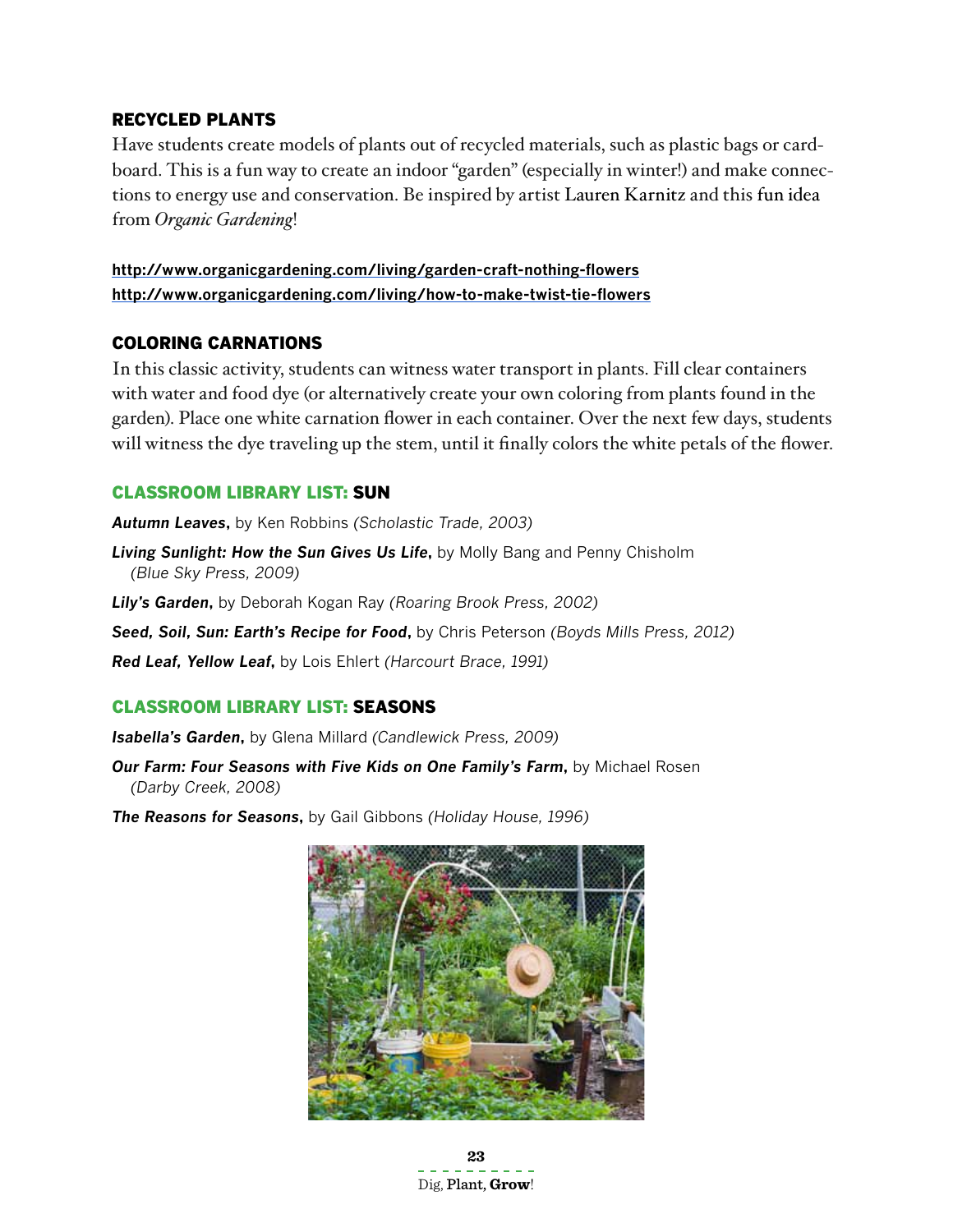

During the Paleozoic Era (approximately 542 to 251 million years ago), the earth resembled a giant swamp and plants relied on water to disperse their seeds in order to reproduce. However, as the earth developed a drier and more seasonal climate, plants needed to find a new way of scattering their seeds. The outcome of this evolutionary change was plants that could disperse their seeds via the wind, insects, birds, and other animal species. These plants are *gymnosperms* (plants that bear naked seeds, mostly species in the coniferous tree family) and *angiosperms* (flowering plants, such as an apple tree). About 75 percent of plants on Earth today and almost all of the vegetables and fruits we see in our gardens are angiosperms.

There are many different ways that plants can be pollinated—and often just the way a plant looks can provide us with useful tips. For example, plants relying on wind for pollination are often structured with exposed, easily moved seeds, in order to maximize accessibility by the wind. Think of wind-pollinated grasses that often have anthers extending from long filaments—literally seeds hanging in the breeze! The stigma (the top part of the pistil) of a wind-pollinated plant is often feathery looking and is not protected by petals in order to best facilitate an easy landing strip for the airborne pollen. Plants that use insects and birds as pollinators, on the other hand, often have brightly colored fragrant flowers and sweet tasting nectar to attract pollinators. Once a pollinator lands on the petals, the pollen on the anthers will rub off on the insect's body; when this insect then flies to the next flower, the pollen will rub off onto that flower's stigma. Once on the stigma, the pollen travels down to the base of the pistil where the egg is located. After the egg is fertilized, the plant's flower begins to fade, and the ovary of the plant will begin turning into fruit. This fruit will serve two important functions: to protect the seed and to be a lure for animals to eat, and thereby distribute, the plant's seeds. *(Source: Loewer 1995, Davis 2008)*

Though we all love eating juicy fruits, there are many other wonderful parts of the plants that we eat and enjoy! As harvest time approaches in your garden, it is important to make your students aware of all the different parts of plants that you can enjoy. A few examples include leaves (salad greens, spinach), roots (carrots, beets), stems (asparagus, celery), and fruit (squash, tomatoes). Encourage your students to be food explorers and cook with them in the classroom. If space and facilities allow it, think about storing, freezing, and canning your harvest to last you through the winter.

**http://www.organicgardening.com/learn-and-grow/preserving-tastes-summer?page=0,0 http://www.organicgardening.com/cook/home-canning-basics**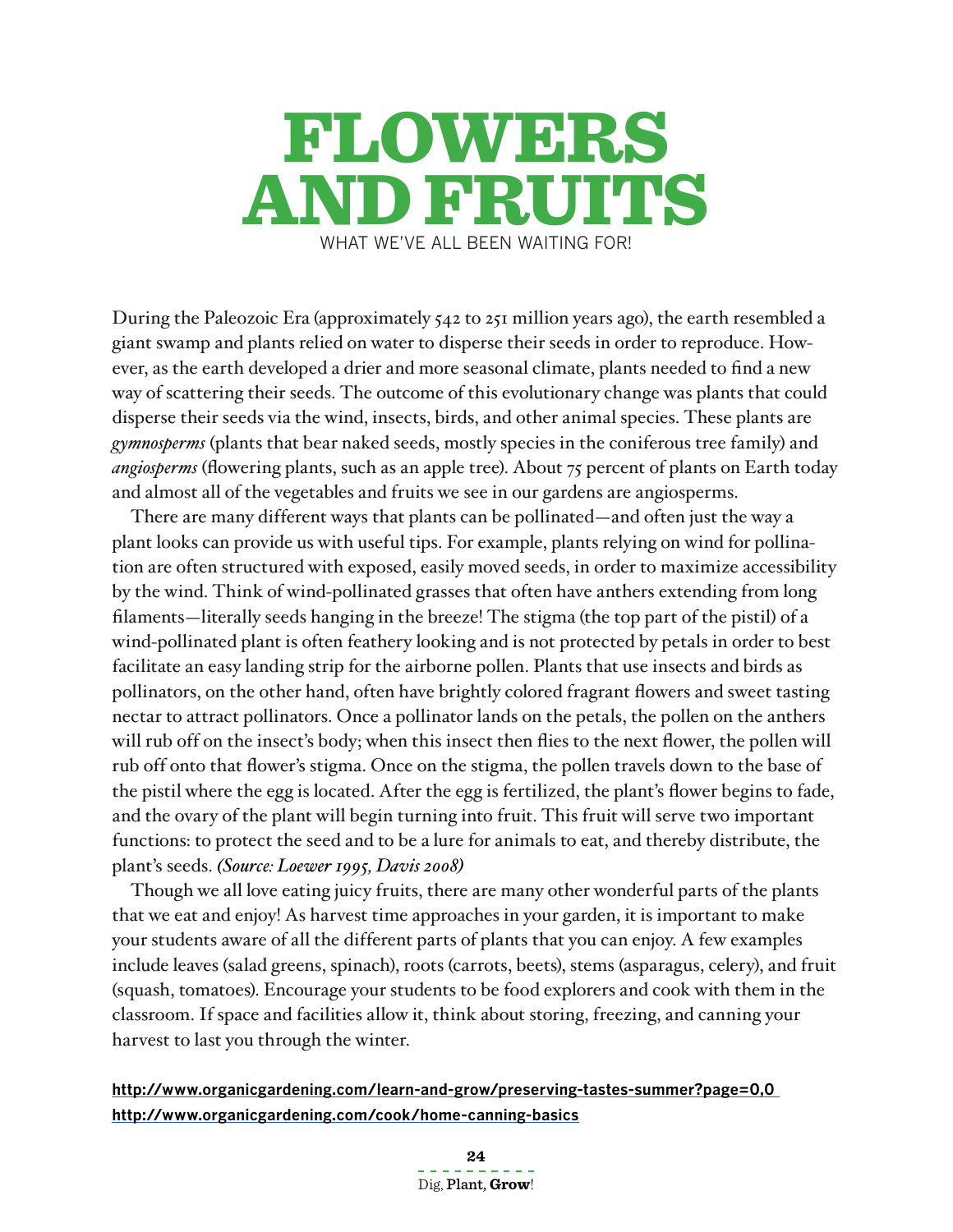#### *PARTS OF A FLOWER*

**Calyx:** The outermost layer of protection for the flower buds.

**Corolla:** The bloom, which is usually a collection of brightly colored petals.

**Stamen:** The male part of the plant, consisting of the filament and stalk. Atop the stalk is the anther, which produces and contains the pollen.

Pistil: The female part of the plant, which houses the ovaries. This is where seeds are formed.



#### *What is a Fruit?*

A plant's fruit can only be formed once the flower has been pollinated. The main purpose of the fruit is to shelter the seed. Fruits vary greatly in size and shape and can accommodate anywhere from one to one thousand seeds!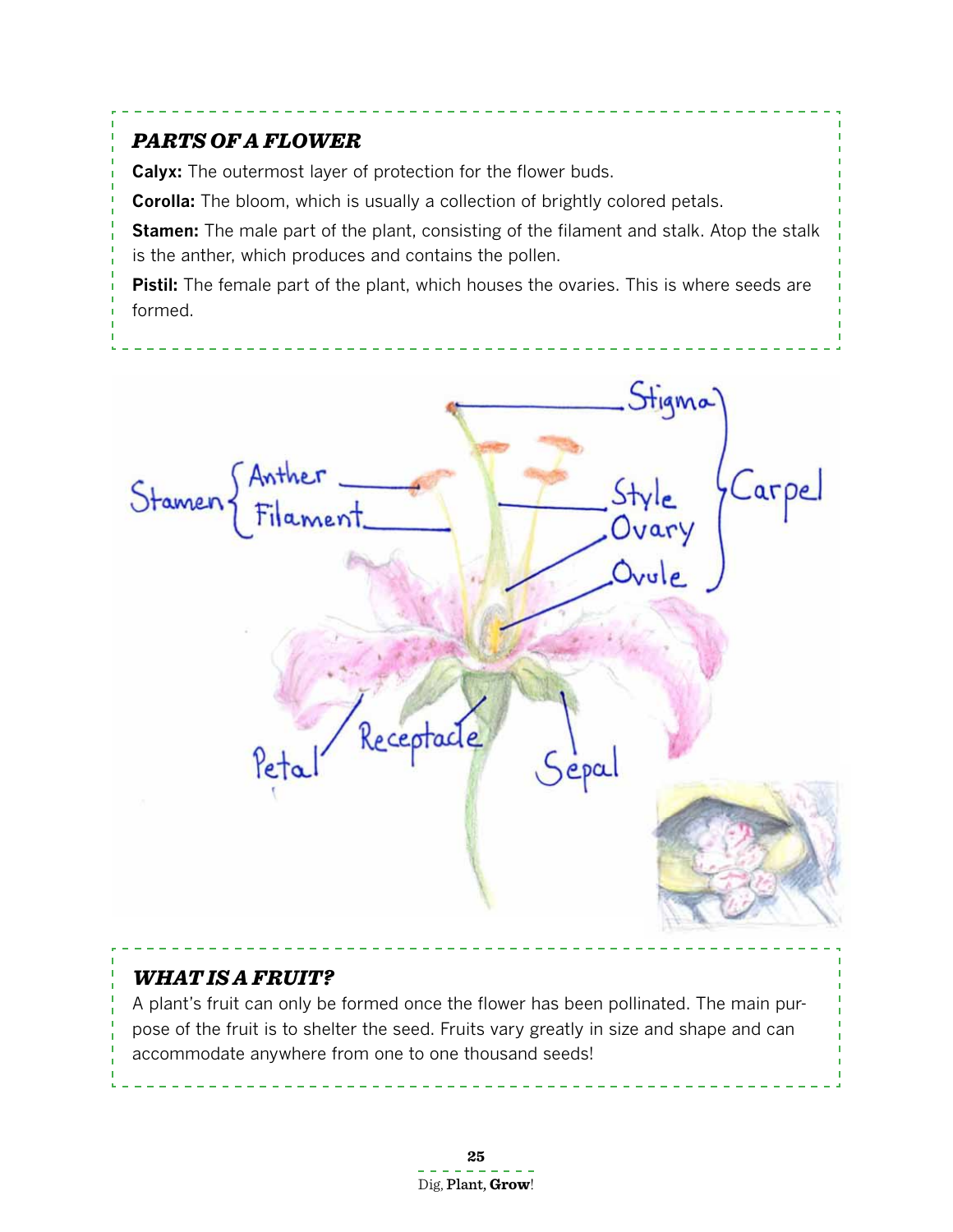# **Maximizing Your Harvest:** Hands-on garden learning ideas

#### Calling all Birds!

Birds are very helpful to your garden because they will eat some of the pests that might threaten your plants. Many types of birds feed on the caterpillars, flees, beetles, and slugs that nosh on your vegetables. Additionally, some birds like finches and sparrows can reduce your weed problem by feasting on their seeds. Spend some quiet time with your students in the garden and see how many different bird species you can identify (having a bird almanac might be a useful tool). Ones to look out for include the chickadee, robin, sparrow, nuthatch, and bluebird. Below are a number of ways you can make your garden more bird-friendly:

- » **Plant spiky plants, such as sedges, evergreen shrubs, and climbing plants, which provide a place for birds to perch.**
- » **Choose some plants that can provide birds with nourishment throughout the year, such as plants with berries in autumn and winter. A few examples are holly, viburnum, rose, and mahonia**
- » **Build a bird feeder with the students and fill it with seeds during the winter months. A bird feeder can be as simple as peanut-butter-covered pinecones rolled in seed and hung from branches or as complex as a classroom carpentry project!**
- » **Set out an upturned garbage lid or large bowl to provide a drinking and bathing site for birds.**

**http://www.organicgardening.com/learn-and-grow/best-birds-your-garden?page=0,0 http://www.organicgardening.com/learn-and-grow/make-some-feathered-friends**

#### Buzz, Buzz, Bees

Bees play a vital role in pollinating our plants and helping our garden thrive. As bees travel from flower to flower, they deposit pollen between plants—without this action, many plant blossoms would never set seed. One of the most important things we can do to help bees flourish is to avoid using pesticides in the garden! Pesticides are often toxic for bees and are believed to be partly responsible for the decline in America's bee populations during the past few years. To attract bees to your garden, make sure to plant a variety of plants that contain pollen and nectar and try to extend your garden's flowering season as long as possible. Planting a section of your garden with herbs is sure to be a hit with the bees (and butterflies). Make sure to include fragrant ones like chamomile, lavender, thyme, sage, stevia, and rosemary. While students might initially become frightened around bees, once they realize that the bees won't sting them if left undisturbed, they will come to appreciate working side by side with these buzzing partners in the garden.

Read up on the link between bee population decline and pesticides in *Organic Gardening*:

#### **http://www.organicgardening.com/learn-and-grow/poisoned-pollen**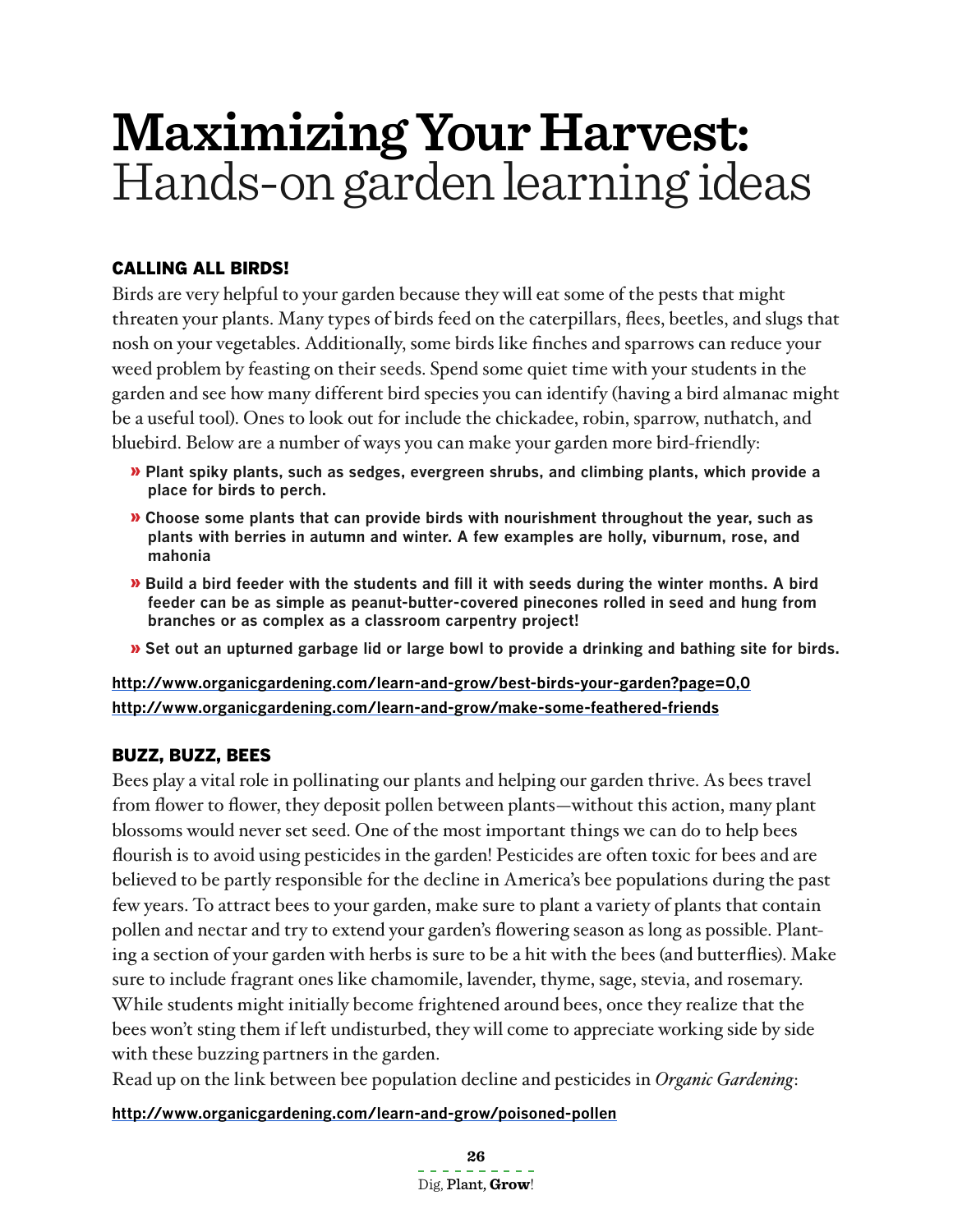#### Build a coldframe

Just because the weather turns cold, that doesn't mean that you can't extend your growing season. If you have the materials, a great engineering project is to build a vegetable coldframe. A coldframe is a low-to-the-ground enclosure that provides warmth and shelter for your plants, while allowing sunshine to permeate its transparent roof. Follow these steps to build your own coldframe in your garden plot and enjoy a variety of fresh vegetables later in the fall and earlier in the spring than your garden would normally allow.

- » **Decide where to place your coldframe. It should be in an area with bountiful sunlight and facing south. If possible, slant your structure 30 percent from front to back.**
- » **Choose what material will be used for the walls of your coldframe. An easy and affordable material is straw bales—as a bonus, when you are ready to dismantle your cold frame in the spring, you can use the straw for mulch. Other options include cinder blocks (with their holes covered), wood paneling, or stone and mortar.**
- » **Pick a translucent material to use as a roof. Some options include glass, fiberglass, polyethylene, or flexible greenhouse coverings.**
- » **Create a ventilation plan. This can be easily done by manually propping the roof open on warm days. A more expensive but less labor-intensive option would be to include an automatic vent that will open/shut your coldframe when desired temperatures are reached.**
- » **Decide if you want to further insulate your coldframe. Numerous options exist, and you should discuss with your students the pros and cons of each method. Some include**
	- **Digging a pit 6 to 8 inches below the structure**
	- **Piling soil, leaves, and wood chips around the frame**
	- **Putting fresh manure inside the coldframe to generate heat**
- » **Determine what vegetables you want to grow inside your coldframe. Lettuces and leafy greens work exceptionally well, as do transplanted cauliflower, cabbage, and pepper plants. Especially if you live in a cold climate, try to extend the growing season of plants that can withstand cooler temperatures, like lettuces, kale, and chard.**

#### **http://www.organicgardening.com/learn-and-grow/make-your-own-coldframe**

#### Bug out! Bug in!

Every year you can depend on your garden getting visited by some not-so-nice pests. These visitors come in the form of snails, earwigs, beetles, and aphids, and you can depend on the fact that they will love to chomp away at your growing vegetables! Luckily there are a variety of methods you can use to keep these pests at bay without resorting to spraying chemical pesticides. Here are some ideas:

- » **Increase biodiversity in your garden. A mixture of sights and smells will help confuse the insects.**
- » **Attract beneficial insects by planting flat-topped plants, such as dill, Queens-Anne's-lace, parsley, and carrots, which provide easy landing strips!**
- » **Grow a decoy crop that will attract insects and thus keep them away from your crops. Every morning, vacuum or spray with soapy water as many of the pests as possible to prevent them from migrating.**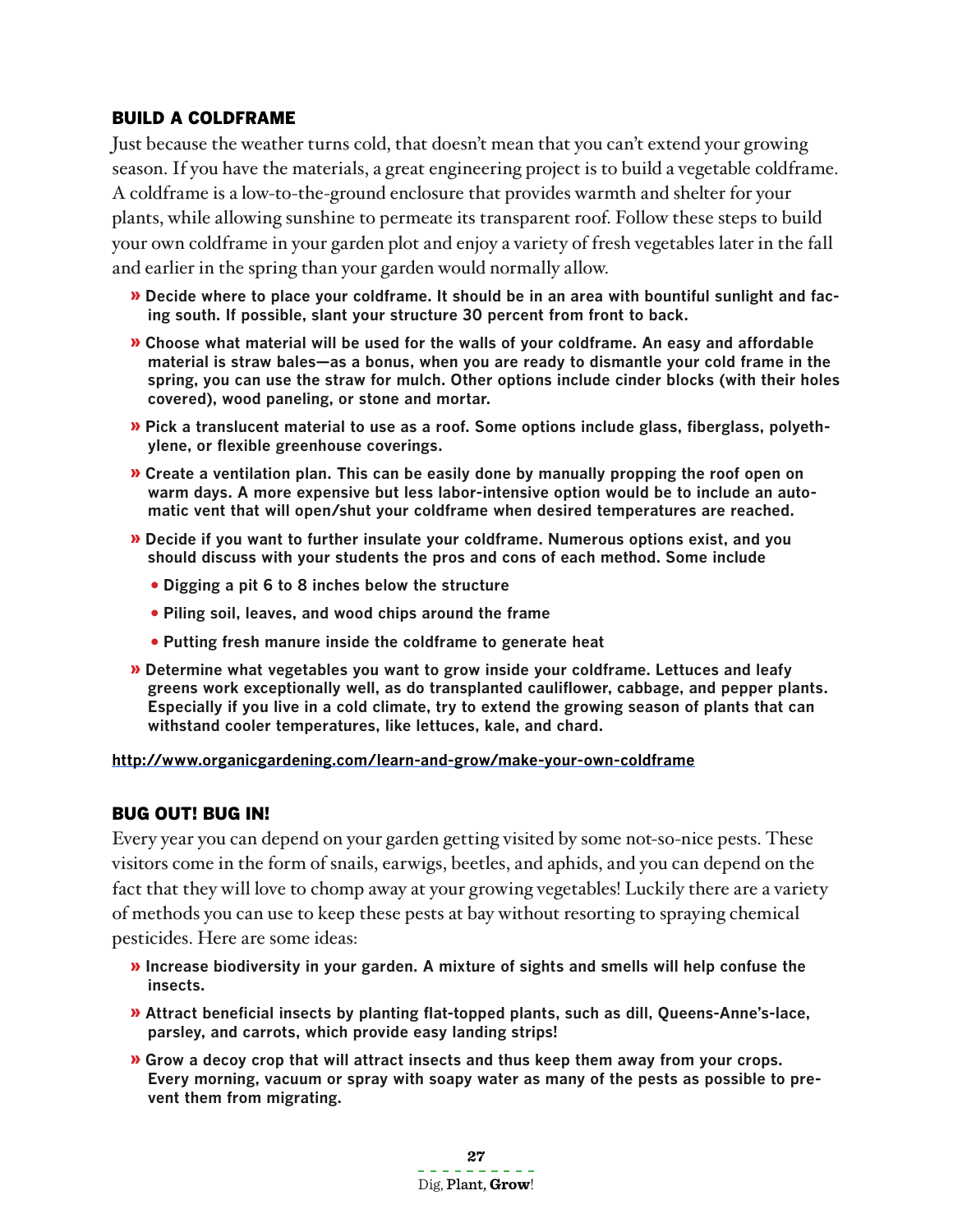- » **Keep mulch away from the base of young growing plants. The mulch provides a lovely home for insects like slugs and beetles that like to burrow in the moist earth.**
- » **Stretch row covers over growing crops that are most often affected by certain pests. This will also provide a lovely warm and protected habitat in which your young sprouts can flourish.**

**http://www.organicgardening.com/learn-and-grow/10-fast-ways-control-pests http://www.organicgardening.com/learn-and-grow/beneficial-insects-your-garden-s-most-powerful-allies**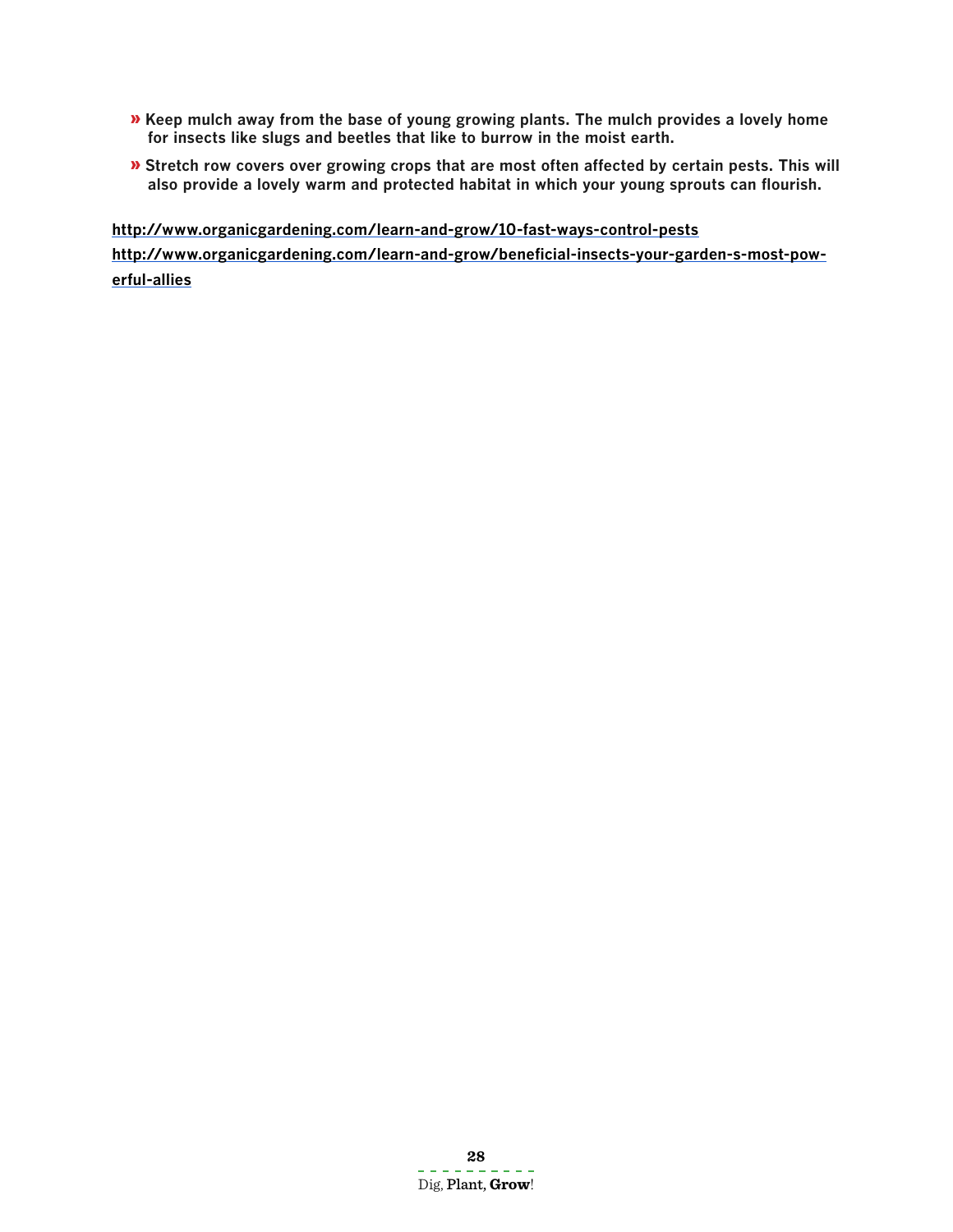# In the classroom with: **Fruits & Flowers**

#### Plants on our Plates

As harvest time approaches, it is important to make students aware of all of the different parts of a plant that we can enjoy. Take a field trip to the garden and harvest an array of vegetables and herbs (or take a trip to the grocery store or farmers' market to buy some). Invite groups of students to observe a plate of plants and create a table to classify their parts as roots, stems, leaves, flowers, fruits, and seeds. Extend this activity by inviting students to create a tasty snack using the different parts of the plant.

#### Examining Parts of a Flower

Go on a nature walk with students and have them pick a couple of flowers they see. Take them back to the classroom and let students dissect each flower to identify the petals, stamen, sepals, pistil, stigma, ovary, and seeds. Students should then create an artistic diagram of their flower, labeling each part.

#### Find your Pollinator Game

Give each student a role—either a specific pollinator or a plant species being pollinated. There are many neat symbiotic relationships between animal and plant species than you can explore with your students prior to this activity. Use these species for the game. Some examples include the fig and the wasp, orchids and crickets, or bats and dyssochroma. Have each student find their "match" by mingling with their classmates and asking each other questions about their identity. Once the students have found their match, have them come up with a skit to demonstrate to the class how their relationship plays out in nature.

#### Fruit Anatomy

Bring fruits and vegetables into the classroom and invite students to investigate where their seeds are located. Ideas include precut apples, melons, squash, corn, cucumber, and oranges. To develop this lesson further, have students investigate both fruits and vegetables containing seeds (like those listed above) and vegetables whose edible portions do not include seeds (potatoes, lettuces, carrots, broccoli, etc.). Ask students to identify the parts of the plant that we eat in these examples.

#### Raise Praying MantisES in the Classroom

Praying mantises are amazing insects with an exotic appearance and a very predatory nature. They can be very useful to gardeners since these bugs love to munch on common pests, such as beetles, flies, aphids, and insect eggs. Have the students be detectives in the garden to see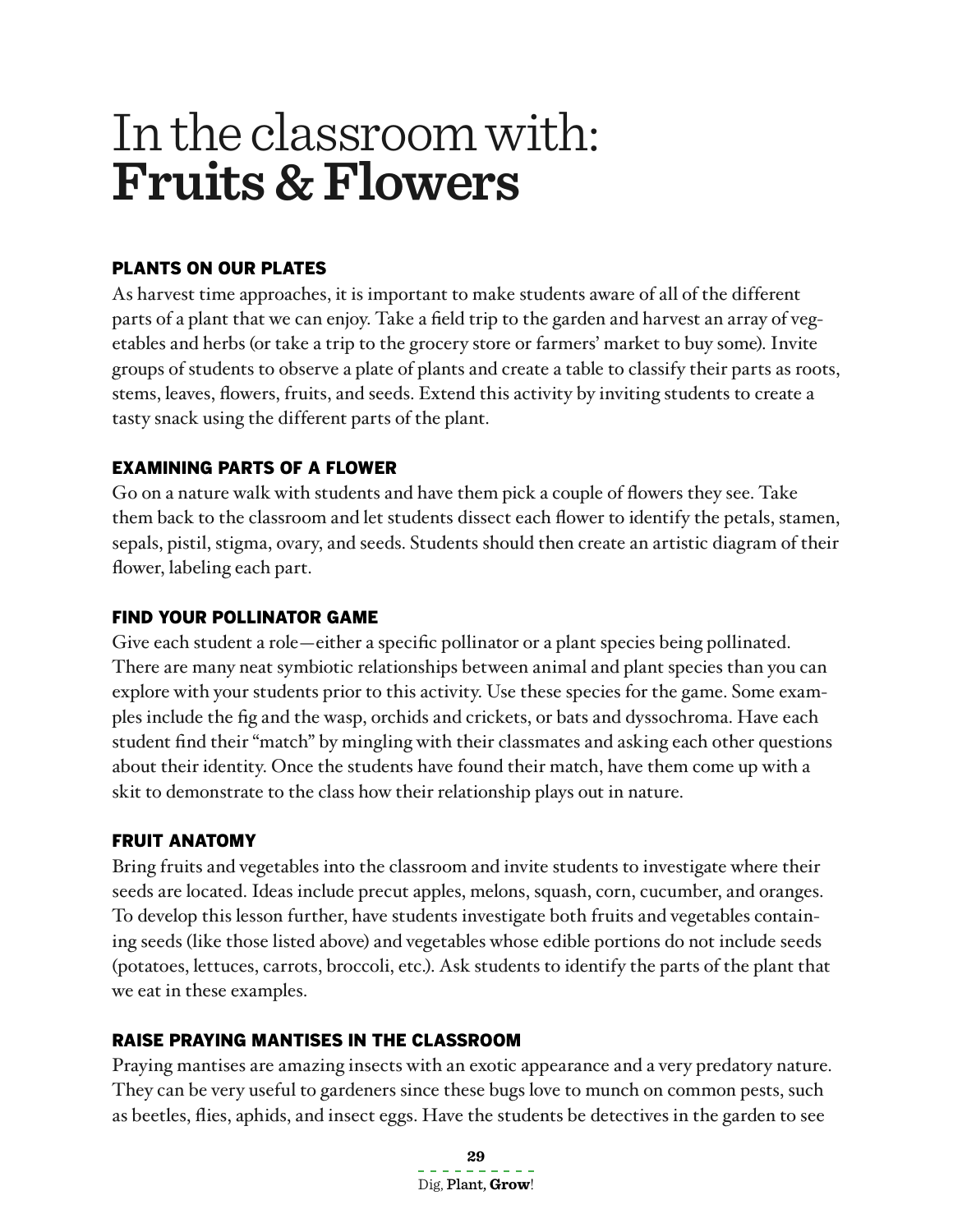whether they can find any praying mantises during their garden trips. If there aren't any present, don't despair, because you can raise these insects in your own classroom! Many gardensupply catalogs sell praying mantis egg cases; each case will hold approximately 300 eggs. To watch the eggs hatch, keep the cases in the refrigerator until 2 weeks before warm weather. Put the eggs into a clean glass jar with a tight-fitting lid punched with air holes. Cut out a piece of nylon stocking to stretch across the mouth of the jar and place the lid on top. This is a very important step, because you don't want tiny praying mantis babies escaping and populating your classroom! Once the eggs have hatched, bring them out to the garden so they can begin their search for food (hopefully those pesky beetles eating your lettuce). Enjoy watching these insects in action throughout the season and expect a new crop of praying mantises to hatch on their own next spring. *(Carlson 1995)* 

#### Dry Some Herbs

Herbs are a great addition to any garden. Most herb species are perennial, meaning they do not need to be planted each year but will continue to grow for multiple years in a row. Since ancient times, herbs have been used to enhance food flavors, provide sweet-smelling fragrances, and make teas for medicinal purposes. Pick herbs from your garden to dry so that you can enjoy your garden's harvest during the winter months. Some herbs to consider growing and drying include lavender, rosemary, basil, chamomile, mint, and thyme. The traditional method of drying herbs is to tie them in bunches and hang them upside down, but you can also use a microwave as a quicker and less space-consuming option. Check out these tips from *Organic Gardening*:

#### **http://www.organicgardening.com/learn-and-grow/dry-herbs-microwaves**

Here are some ideas for projects you can do in your classroom with dried herbs:

- » **Combine different herbs to create your classroom's own unique tea blend.**
- » **Make herbed butter.**
- » **Make sweet-smelling sachets or potpourri.**
- » **Explore using your dried herbs in cooking at home or in the classroom.**



**30** Dig, Plant, **Grow**!